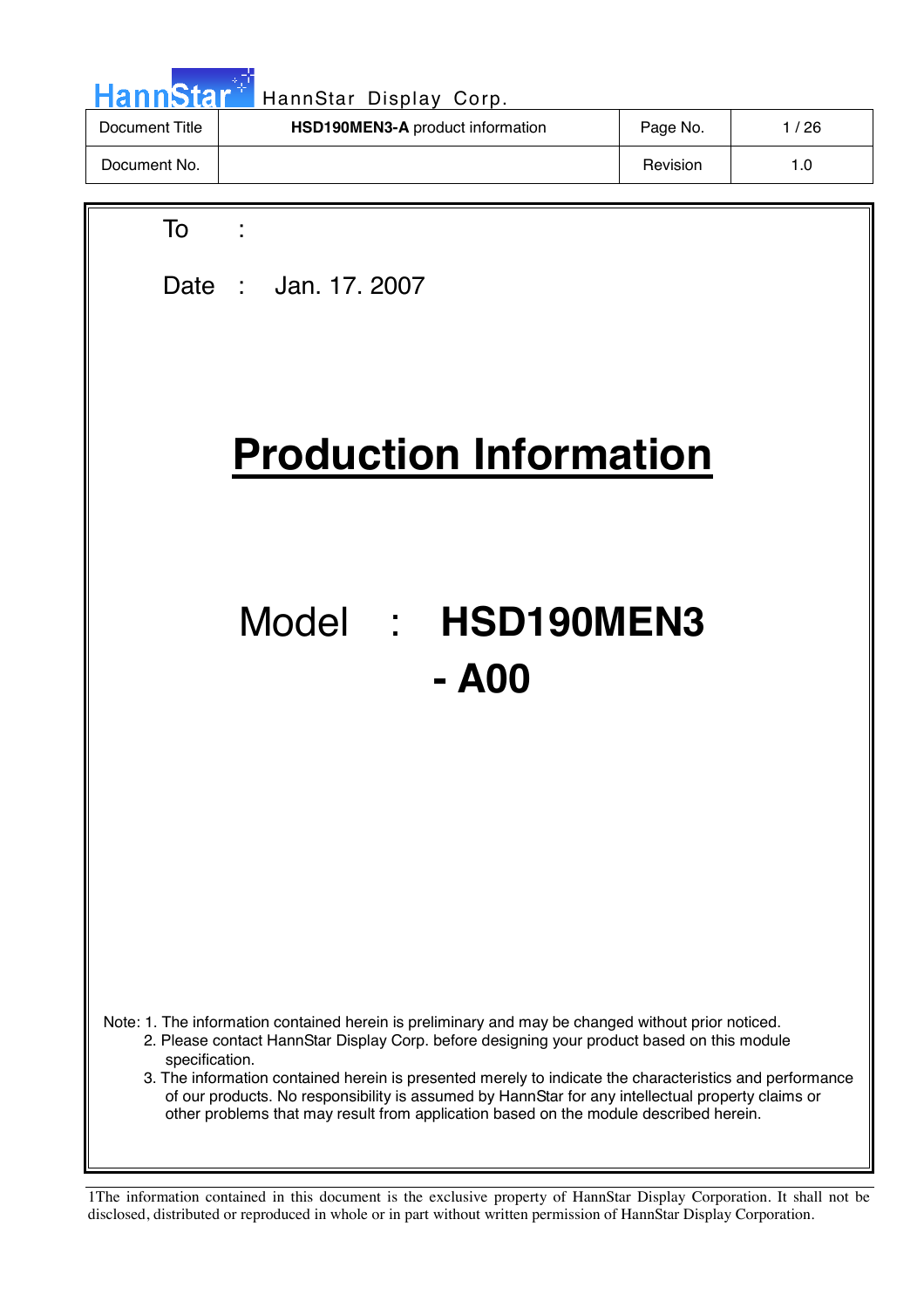

Г

# HannStar<sup>t HannStar Display Corp.</sup>

| Document Title | <b>HSD190MEN3-A</b> product information | Page No. | 2/26 |
|----------------|-----------------------------------------|----------|------|
| Document No.   |                                         | Revision |      |

|         | <b>Record of Revisions</b> |           |                                                                |  |  |  |  |
|---------|----------------------------|-----------|----------------------------------------------------------------|--|--|--|--|
| Rev.    | Date                       | Sub-Model | Description of change                                          |  |  |  |  |
| $1.0\,$ | Jan.17.2007                | $-A00$    | HSD190MEN3-A00 product information was 1 <sup>st</sup> issued. |  |  |  |  |
|         |                            |           |                                                                |  |  |  |  |
|         |                            |           |                                                                |  |  |  |  |
|         |                            |           |                                                                |  |  |  |  |
|         |                            |           |                                                                |  |  |  |  |
|         |                            |           |                                                                |  |  |  |  |
|         |                            |           |                                                                |  |  |  |  |
|         |                            |           |                                                                |  |  |  |  |
|         |                            |           |                                                                |  |  |  |  |
|         |                            |           |                                                                |  |  |  |  |
|         |                            |           |                                                                |  |  |  |  |
|         |                            |           |                                                                |  |  |  |  |
|         |                            |           |                                                                |  |  |  |  |
|         |                            |           |                                                                |  |  |  |  |
|         |                            |           |                                                                |  |  |  |  |
|         |                            |           |                                                                |  |  |  |  |
|         |                            |           |                                                                |  |  |  |  |
|         |                            |           |                                                                |  |  |  |  |
|         |                            |           |                                                                |  |  |  |  |
|         |                            |           |                                                                |  |  |  |  |
|         |                            |           |                                                                |  |  |  |  |
|         |                            |           |                                                                |  |  |  |  |
|         |                            |           |                                                                |  |  |  |  |
|         |                            |           |                                                                |  |  |  |  |
|         |                            |           |                                                                |  |  |  |  |
|         |                            |           |                                                                |  |  |  |  |
|         |                            |           |                                                                |  |  |  |  |
|         |                            |           |                                                                |  |  |  |  |
|         |                            |           |                                                                |  |  |  |  |
|         |                            |           |                                                                |  |  |  |  |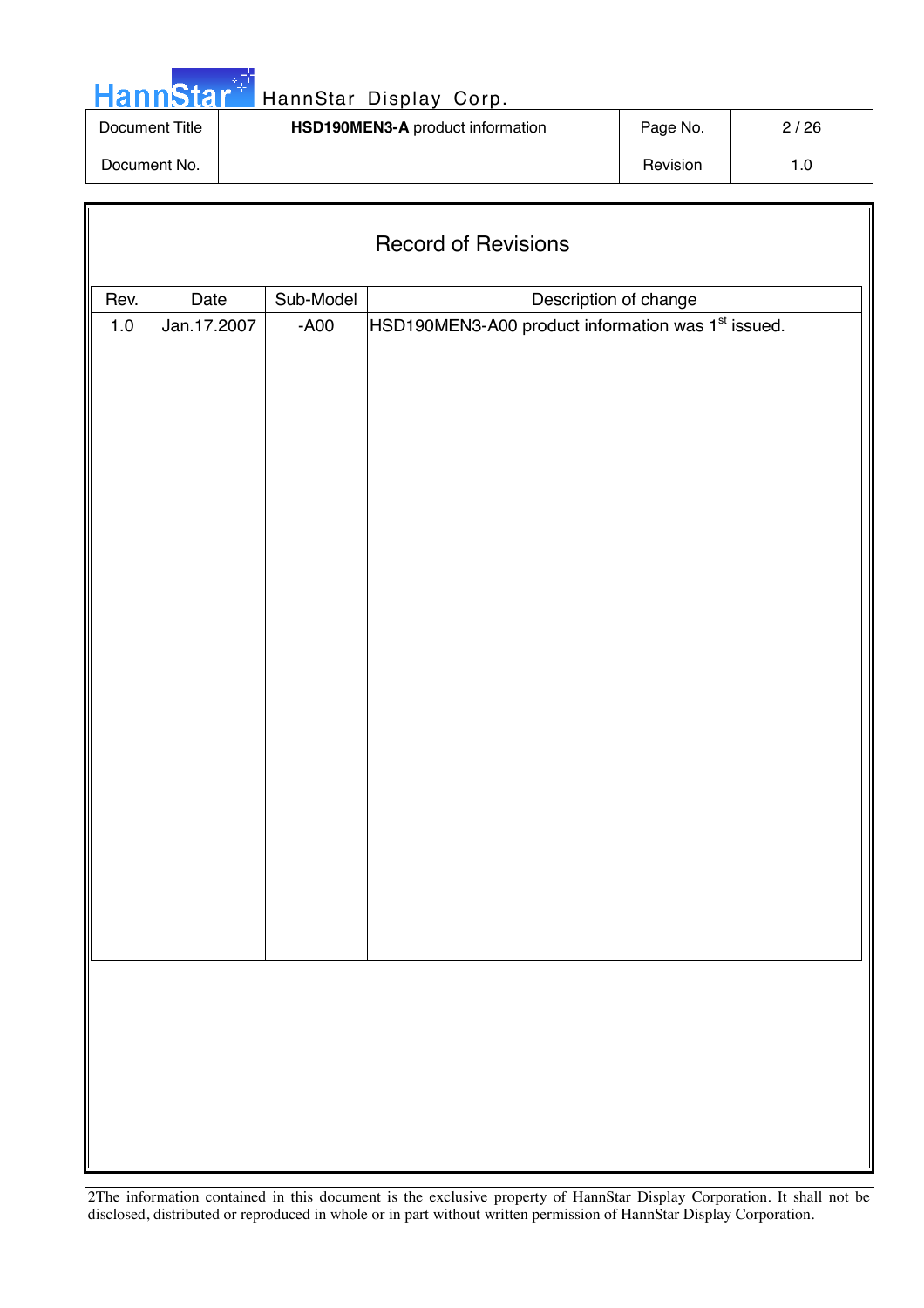# HannStar<sup>t HannStar Display Corp.</sup>

| Document Title | <b>HSD190MEN3-A</b> product information | Page No. | 3/26 |
|----------------|-----------------------------------------|----------|------|
| Document No.   |                                         | Revision |      |

### **Contents**

| 1.0 |      | p.4  |
|-----|------|------|
| 2.0 |      | p.5  |
| 3.0 |      | p.7  |
| 4.0 |      | p.11 |
| 5.0 |      | p.14 |
| 6.0 |      | p.15 |
| 7 O |      | p.21 |
| 8.0 |      | p.24 |
| 9.0 |      | p.25 |
|     | 10.0 | p.26 |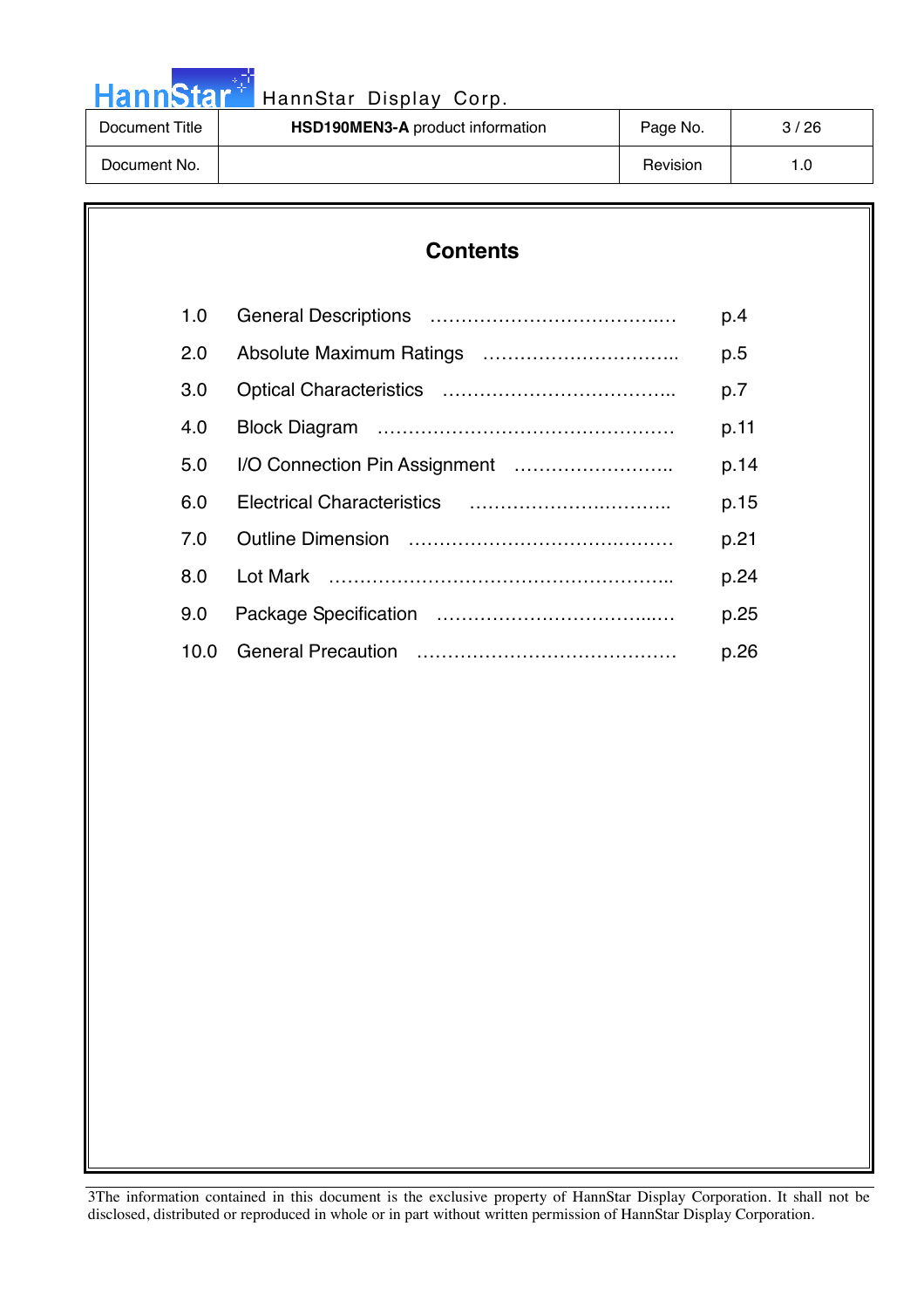

Г

### Hann Star<sup>47</sup> HannStar Display Corp.

| Document Title | <b>HSD190MEN3-A</b> product information | Page No. | 4/26 |
|----------------|-----------------------------------------|----------|------|
| Document No.   |                                         | Revision | ∣.0  |

### **1.0 GENERAL DESCRIPTIONS**

#### **1.1 Introduction**

HannStar Display model **HSD190MEN3-A00** is a color active matrix thin film transistor (TFT) liquid crystal display (LCD) that uses amorphous silicon TFT as a switching device. This model is composed of a TFT LCD panel, the voltage reference, common voltage, DC-DC converter, column, and row driver circuit. This TFT LCD has a 19-inch diagonally measured active display area with SXGA resolution (1024 vertical by 1280 horizontal pixel array) .

### **1.2 Features**

- 19"SXGA TFT LCD Panel
- 4 CCFLs Backlight System
- Supported SXGA (V:1024 lines, H:1280 pixels) Resolution
- Supported to 75Hz Refresh Rate
- LCD Timing Controller
- RoHS Compliance
- VESA Compatible

### **1.3 Applications**

- Desktop Monitors
- Display terminals for AV applications
- Monitors for industrial applications

### **1.4 General information**

| Item                      |                            | Specification                            |               |  |
|---------------------------|----------------------------|------------------------------------------|---------------|--|
| Outline dimension         | 396 * 324 * 16.5(Typ)      |                                          | mm            |  |
| Display area              |                            | 376.32 (H) x301.056 (V) (19.0" diagonal) | mm            |  |
| Number of Pixel           | 1280(H) x 1024(V)          |                                          | <b>Pixels</b> |  |
| Pixel pitch               | $0.294(H) \times 0.294(V)$ |                                          | mm            |  |
| Pixel arrangement         | <b>RGB Vertical Stripe</b> |                                          |               |  |
| Display color             |                            | 16.7M (6-bits+Hi FRC)                    |               |  |
| Display mode              |                            | Normally white                           |               |  |
| Surface treatment         |                            | Antiglare, Hard-Coating(3H)              |               |  |
| Weight                    | 1950                       |                                          | g             |  |
| Back-light                |                            | 4-CCFLs, Top & bottom edge side          |               |  |
| Input signal              | 2-ch LVDS                  |                                          |               |  |
|                           | System                     | $3.5$ (Typ.)                             | W             |  |
| Power consumption         | B/L                        | 19.8(Typ.)                               |               |  |
| Optimum viewing direction | 6 o'clock                  |                                          |               |  |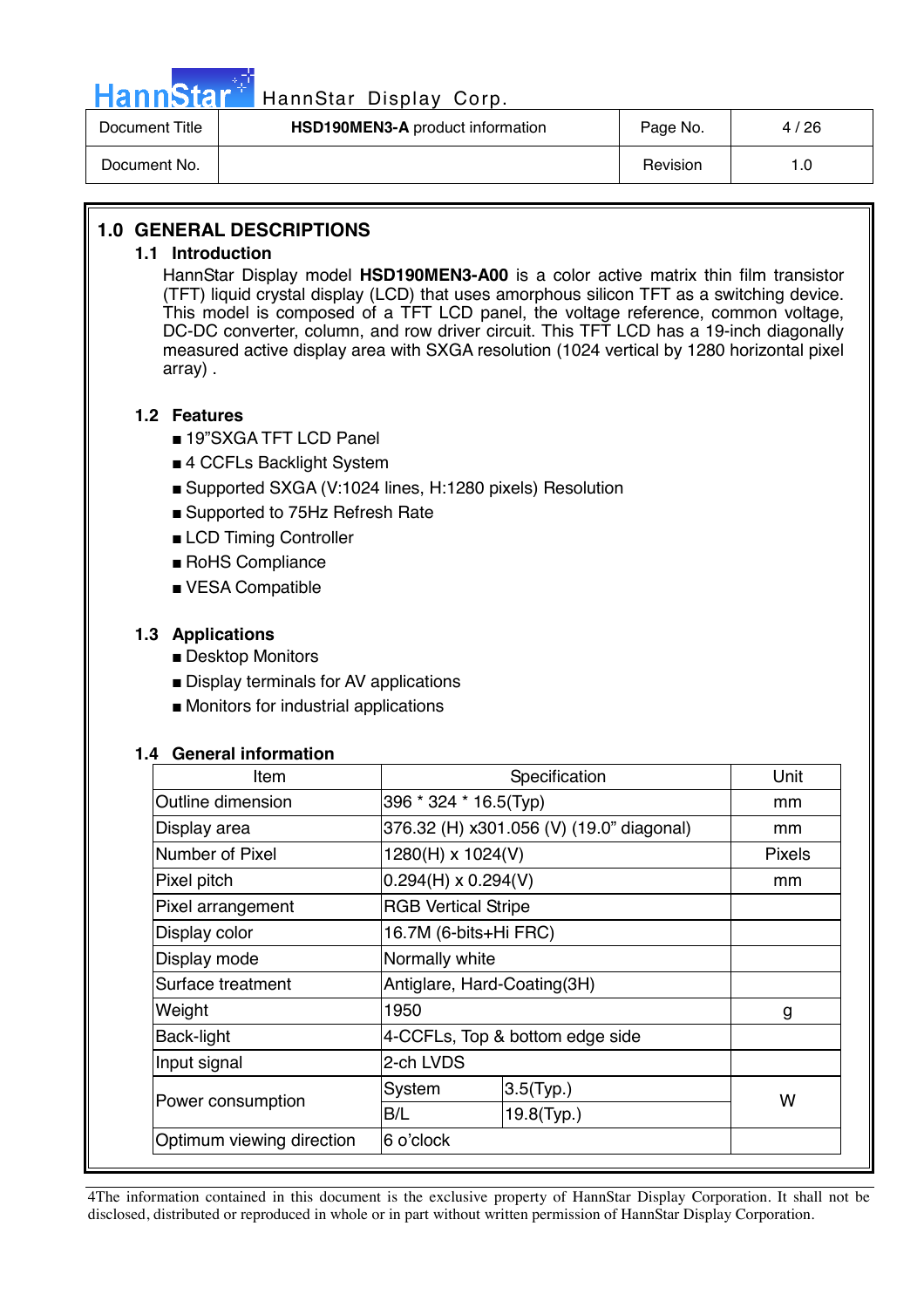

# HannStar<sup>t HannStar</sup> Display Corp.

| Document Title | <b>HSD190MEN3-A</b> product information | Page No. | 5/26 |
|----------------|-----------------------------------------|----------|------|
| Document No.   |                                         | Revision | 1.0  |

### **1.5 Mechanical Information**

| Item                          |                           | Min.  | Typ.  | Max.  | Unit   |  |
|-------------------------------|---------------------------|-------|-------|-------|--------|--|
|                               | Horizontal(H)             | 395.5 | 396.0 | 396.5 | mm     |  |
| <b>Module Size</b>            | Vertical(V)               | 323.5 | 324.0 | 324.5 | mm     |  |
|                               | Depth(D)                  |       | 16.5  |       | mm     |  |
|                               | Weight (without inverter) |       | 1950  |       | g      |  |
| Torque of customer screw hole |                           | --    | --    | 3.0   | Kgf*Cm |  |

### **2.0 ABSOLUTE MAXIMUM RATINGS**

### **2.1 Absolute Rating of Environment**

| Item                         | Symbol                       | Min.  | Max. | Unit        | <b>Note</b> |
|------------------------------|------------------------------|-------|------|-------------|-------------|
| Storage temperature          | ${\sf T}_{\text{STG}}$       | $-20$ | 60   | $^{\circ}C$ |             |
| Operating temperature        | ${\mathsf T}_{\textsf{OPR}}$ | 0     | 50   | $^{\circ}C$ | (1)         |
| Vibration (non-operating)    | $V_{\mathsf{NOP}}$           |       | 1.5  | G           | (2)         |
| Shock (non-operating)        | $S_{NOP}$                    | --    | 70   | G           | (3)         |
| Storage humidity             | H <sub>STG</sub>             | 10    | 90   | %RH         | (3)         |
| Operating humidity           | $H_{OP}$                     | 10    | 80   | %RH         | (4)         |
| Low pressure (operating)     | $P_{LOP}$                    | 697   | --   | HPa         | (5)         |
| Low pressure (non-operating) | $P_{LNOP}$                   | 116   | --   | HPa         | (6)         |

### Note (1)Storage /Operating temperature

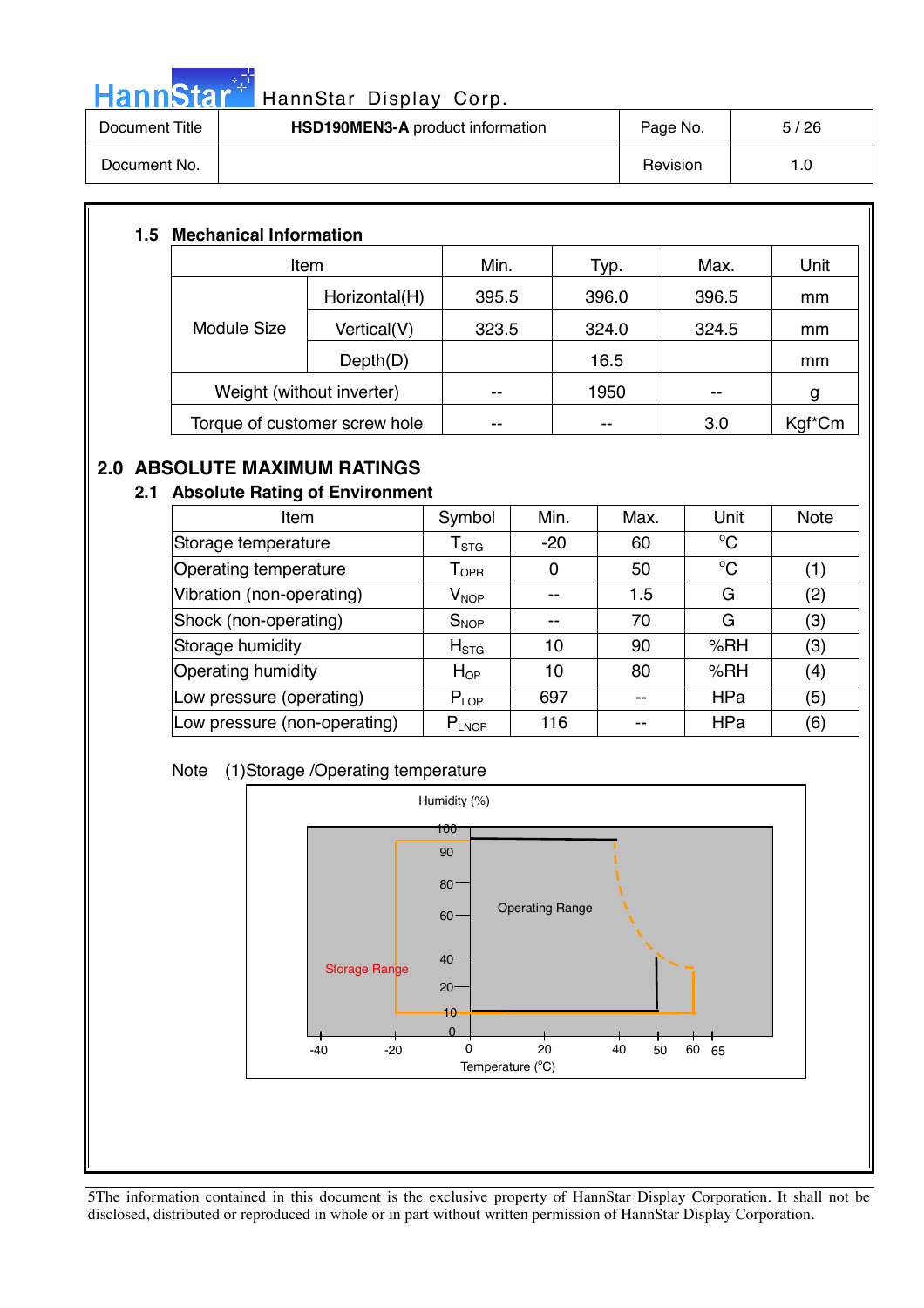### HannStar<sup>17</sup> HannStar Display Corp.

| Document Title | <b>HSD190MEN3-A</b> product information | Page No. | 6/26 |
|----------------|-----------------------------------------|----------|------|
| Document No.   |                                         | Revision | 1.0  |

- (2) 5-500-5Hz sine wave, X,Y,Z each directions, 30 min/cycle.
- (3) 11ms,  $\pm X$ ,  $\pm Y$ ,  $\pm Z$  direction, one time each. For this shock test, It is necessary to fill the silicon rubber between the shock jig as buffer.
- (4) Max wet bulb temp.  $=39^{\circ}$ C
	- (5) 2 hrs. (10000 feet)
	- (6) 24hrs. (50000 feet)

### **2.2 Electrical Absolute Rating: 2.2.1 TFT LCD Module:**

| Item                   | Symbol     | Min.   | Max. | Unit. | <b>Note</b> |
|------------------------|------------|--------|------|-------|-------------|
| Power supply Voltage I | <b>VDD</b> | $-0.3$ | 5.5  | V(DC) | (1)(2)      |

### **2.2.2 Back Light Unit:**

| Item           | Symbol | Min. | Max. | Unit       | <b>Note</b> |
|----------------|--------|------|------|------------|-------------|
| Lamp current   |        | 3.0  | 8.0  | mA         |             |
| Lamp frequency |        | 40   | 80   | <b>KHz</b> |             |

Note: (1) Permanent damage may occur to the LCD module if beyond this specification. Functional operation should be restricted to the conditions described under Normal Operating Conditions.

 (2) To exceed 7.5mA, life time accelerate drop down and if to exceed 8.0 mA has safety problem. If current lower than 3.0 mA, CCFL would be unstable or damaged.

(3) Within Ta= $25\pm2\text{°C}$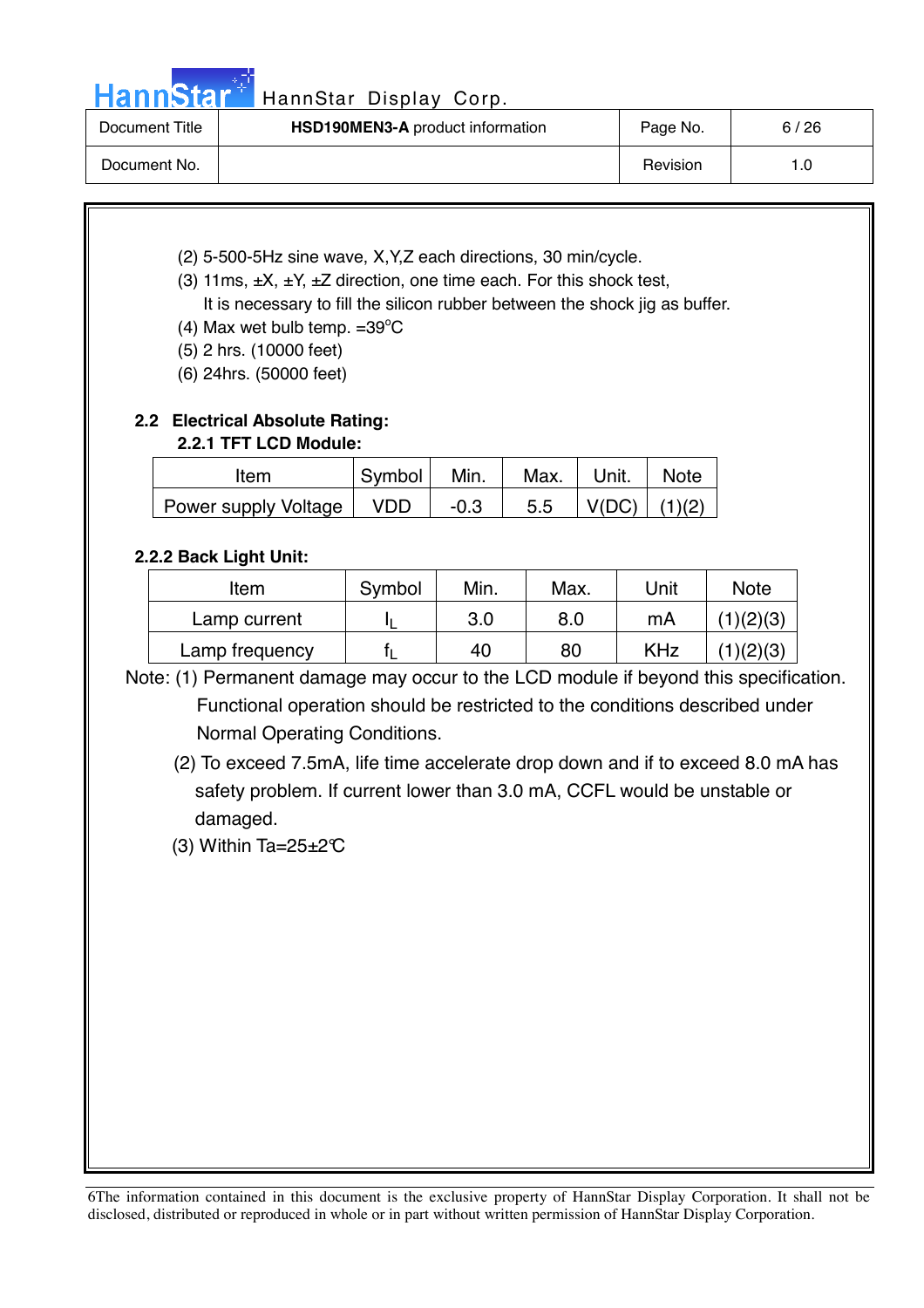

# HannStar<sup>t HannStar Display Corp.</sup>

| Document Title | HSD190MEN3-A product information | Page No. | ' 26 |
|----------------|----------------------------------|----------|------|
| Document No.   |                                  | Revision | 0. ا |

|                                                                             |                                                                                             | Condition                 | Min.                                                                              | Typ.  | Max.      | Unit            | <b>Note</b>            |  |  |
|-----------------------------------------------------------------------------|---------------------------------------------------------------------------------------------|---------------------------|-----------------------------------------------------------------------------------|-------|-----------|-----------------|------------------------|--|--|
|                                                                             | <b>CR</b>                                                                                   |                           | 700                                                                               | 1000  | --        |                 | (1)(2)                 |  |  |
| Rising<br>Response time<br>Falling<br>White luminance<br>(center of screen) |                                                                                             |                           | $-$<br>--                                                                         | 5.0   | $-$<br>-- | msec            | (1)(3)                 |  |  |
|                                                                             |                                                                                             |                           | 240                                                                               | 300   |           | $\text{cd/m}^2$ | (1)(4)<br>$(IL=7.5mA)$ |  |  |
|                                                                             | <b>Rx</b>                                                                                   | $\phi = 0^\circ$          | 0.611                                                                             | 0.641 | 0.671     |                 |                        |  |  |
|                                                                             | Ry                                                                                          | Normal                    | 0.307                                                                             | 0.337 | 0.367     |                 |                        |  |  |
| Gree                                                                        | Gx                                                                                          |                           | 0.274                                                                             | 0.304 | 0.334     |                 |                        |  |  |
| n                                                                           | Gy                                                                                          |                           | 0.590                                                                             | 0.620 | 0.650     |                 | (1)(4)                 |  |  |
|                                                                             | <b>Bx</b>                                                                                   |                           | 0.111                                                                             | 0.141 | 0.171     |                 |                        |  |  |
|                                                                             | By                                                                                          |                           | 0.043                                                                             | 0.073 | 0.103     |                 |                        |  |  |
|                                                                             | Wx                                                                                          |                           |                                                                                   |       | 0.283     | 0.313           | 0.343                  |  |  |
|                                                                             | Wy                                                                                          |                           | 0.296                                                                             | 0.326 | 0.356     |                 |                        |  |  |
|                                                                             | $\Theta_L$                                                                                  |                           | 75                                                                                | 85    | --        |                 |                        |  |  |
|                                                                             | $\Theta$ R                                                                                  |                           | 75                                                                                | 85    | --        |                 |                        |  |  |
|                                                                             | $\Theta$ н                                                                                  |                           | 75                                                                                | 80    | --        |                 |                        |  |  |
|                                                                             | $\Theta_L$                                                                                  |                           | 75                                                                                | 80    | --        |                 |                        |  |  |
|                                                                             | $\Theta_L$                                                                                  |                           | 75                                                                                | 85    | --        |                 |                        |  |  |
|                                                                             | $\Theta$ r                                                                                  |                           | 75                                                                                | 85    | --        |                 |                        |  |  |
|                                                                             | Өн                                                                                          |                           | 75                                                                                | 85    | --        |                 |                        |  |  |
|                                                                             | $\Theta_L$                                                                                  |                           | 75                                                                                | 85    | --        |                 |                        |  |  |
|                                                                             | Red<br><b>Blue</b><br>White<br>Hor.<br>Ver.<br>Hor.<br>Ver.<br><b>Brightness uniformity</b> | $Y_L$<br>B <sub>UNI</sub> | $\Theta = 0^{\circ}$<br>viewing<br>angle<br>CR>10<br>CR>5<br>$\Theta = 0^{\circ}$ | 75    |           |                 | $\%$                   |  |  |

### **3.2 Measuring Condition**

- Measuring surrounding : dark room
- **■** Lamp current  $I_{BL}$ : (7.5) $\pm$ 0.1mA, lamp freq.  $F_L$ =48 KHz, Inverter: TBD
- $V_{DD1}$ =5.0V, f<sub>V</sub>=60Hz, f<sub>DCLK</sub>=54MHz
- **Burrounding temperature : 25** $\pm$ **2°C**
- 30min. Warm-up time.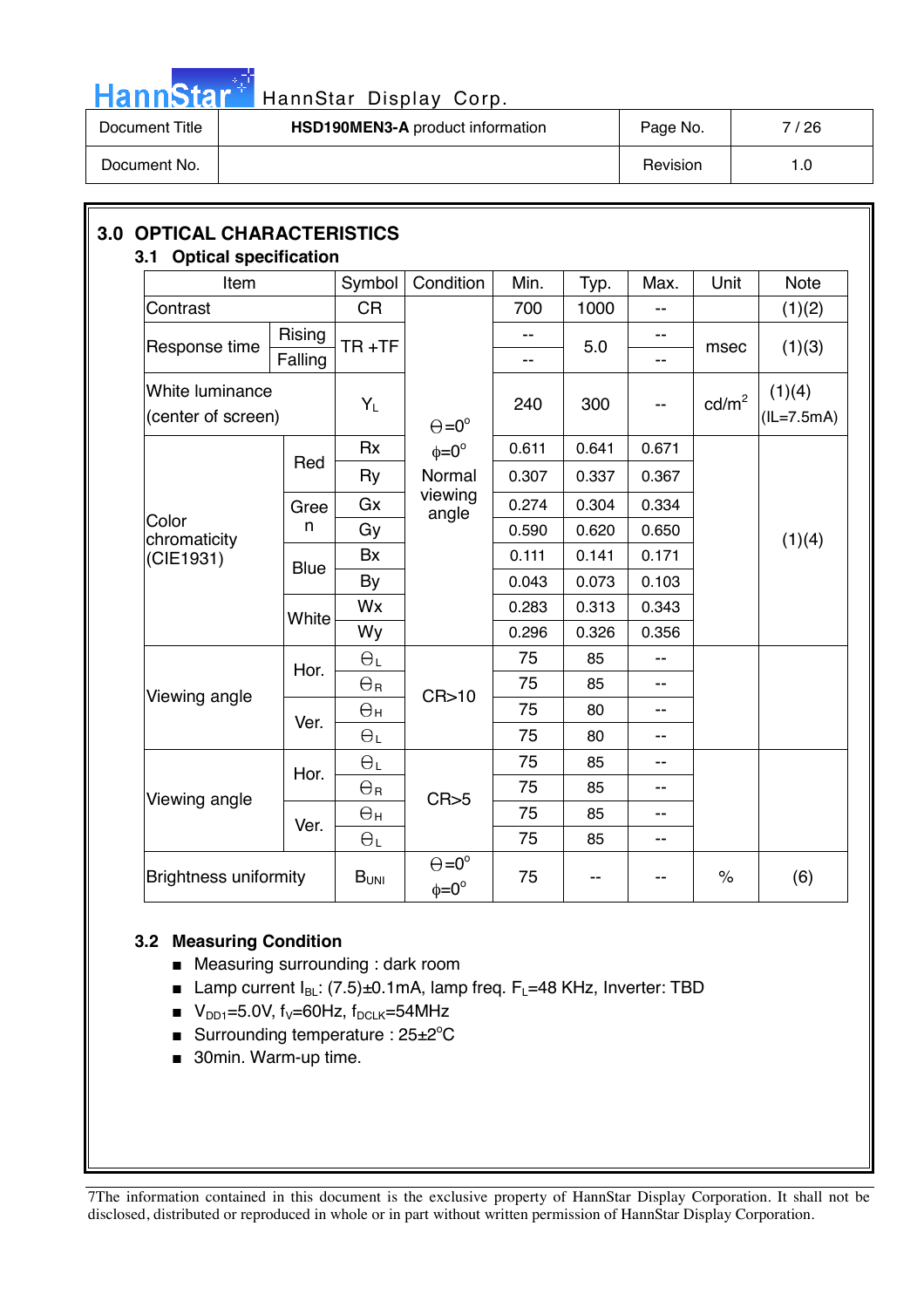| HannStar <sup>+</sup> | HannStar Display Corp.           |          |      |
|-----------------------|----------------------------------|----------|------|
| Document Title        | HSD190MEN3-A product information | Page No. | 8/26 |
| Document No.          |                                  | Revision | 1.0  |

### **3.3 Measuring Equipment**

- FPM520 of Westar Display technologies, INC., which utilized SR-3 for Chromaticity and BM-5A for other optical characteristics.
- Measuring spot size : 20~21mm

Note (1) Definition of Viewing Angle:

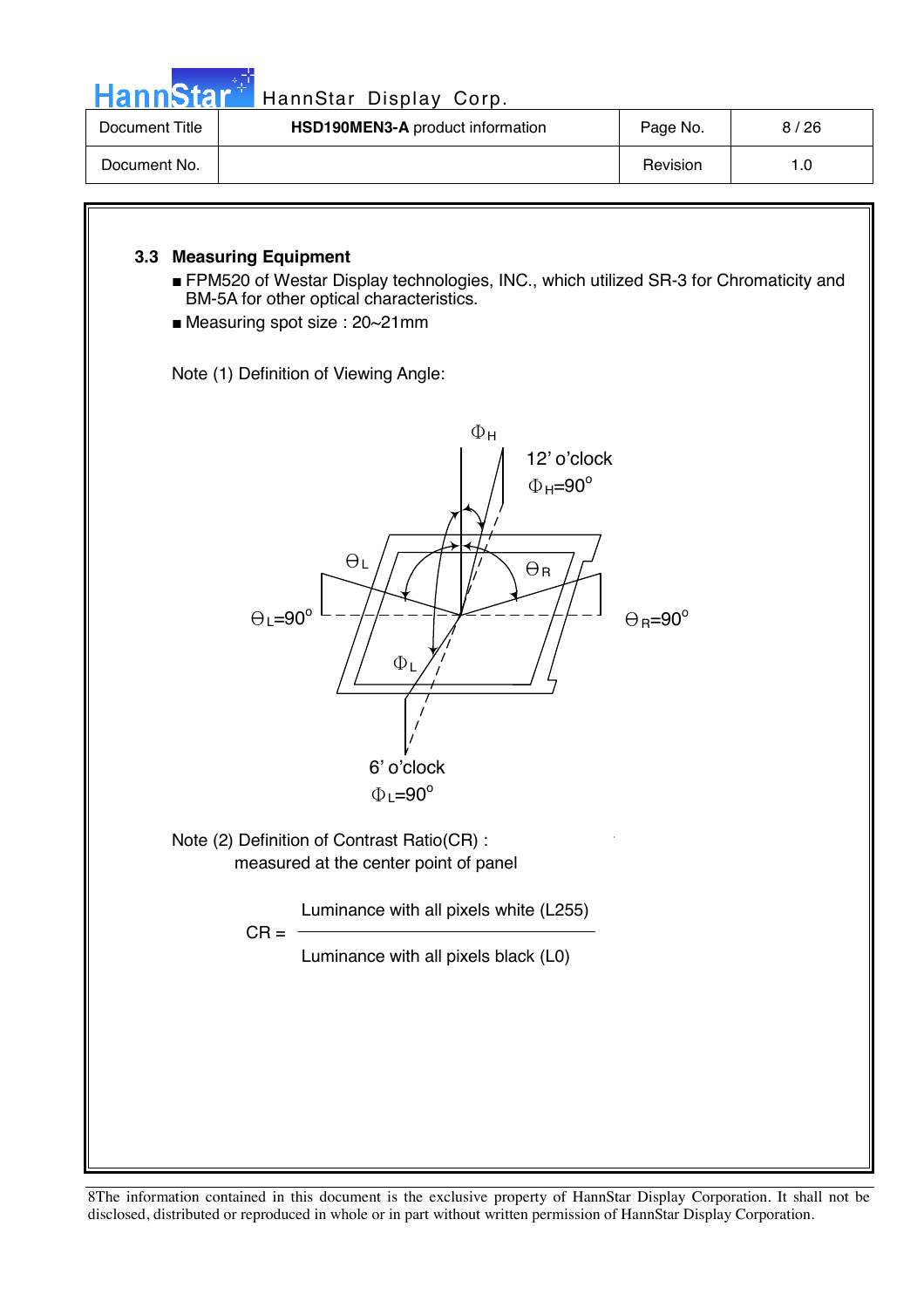| HannStar <sup>+</sup> | HannStar Display Corp.           |          |      |
|-----------------------|----------------------------------|----------|------|
| Document Title        | HSD190MEN3-A product information | Page No. | 9/26 |
| Document No.          |                                  | Revision | 1.0  |

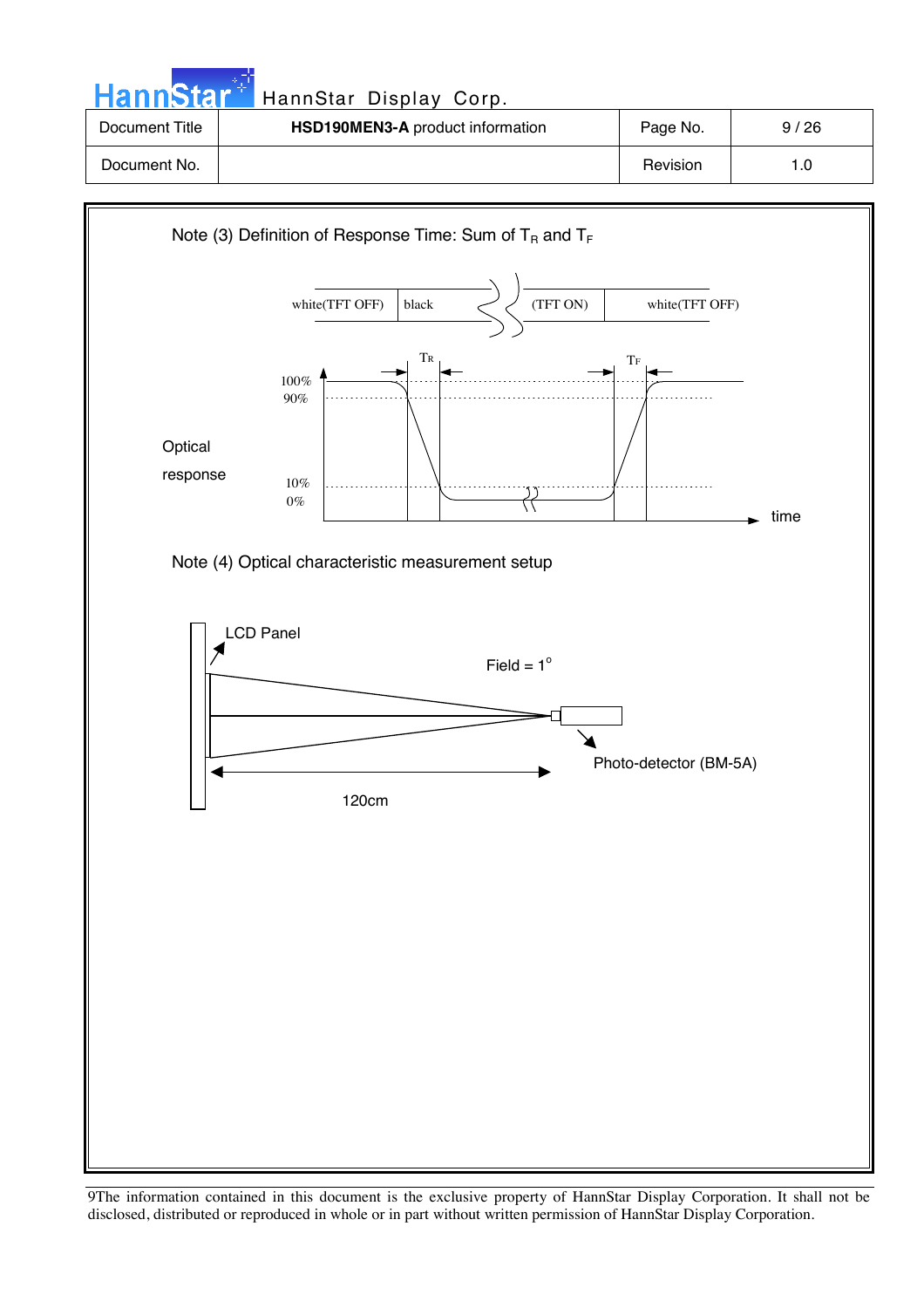| <b>HannStar</b> | HannStar Display Corp.           |          |       |
|-----------------|----------------------------------|----------|-------|
| Document Title  | HSD190MEN3-A product information | Page No. | 10/26 |
| Document No.    |                                  | Revision | 1.0   |
|                 |                                  |          |       |

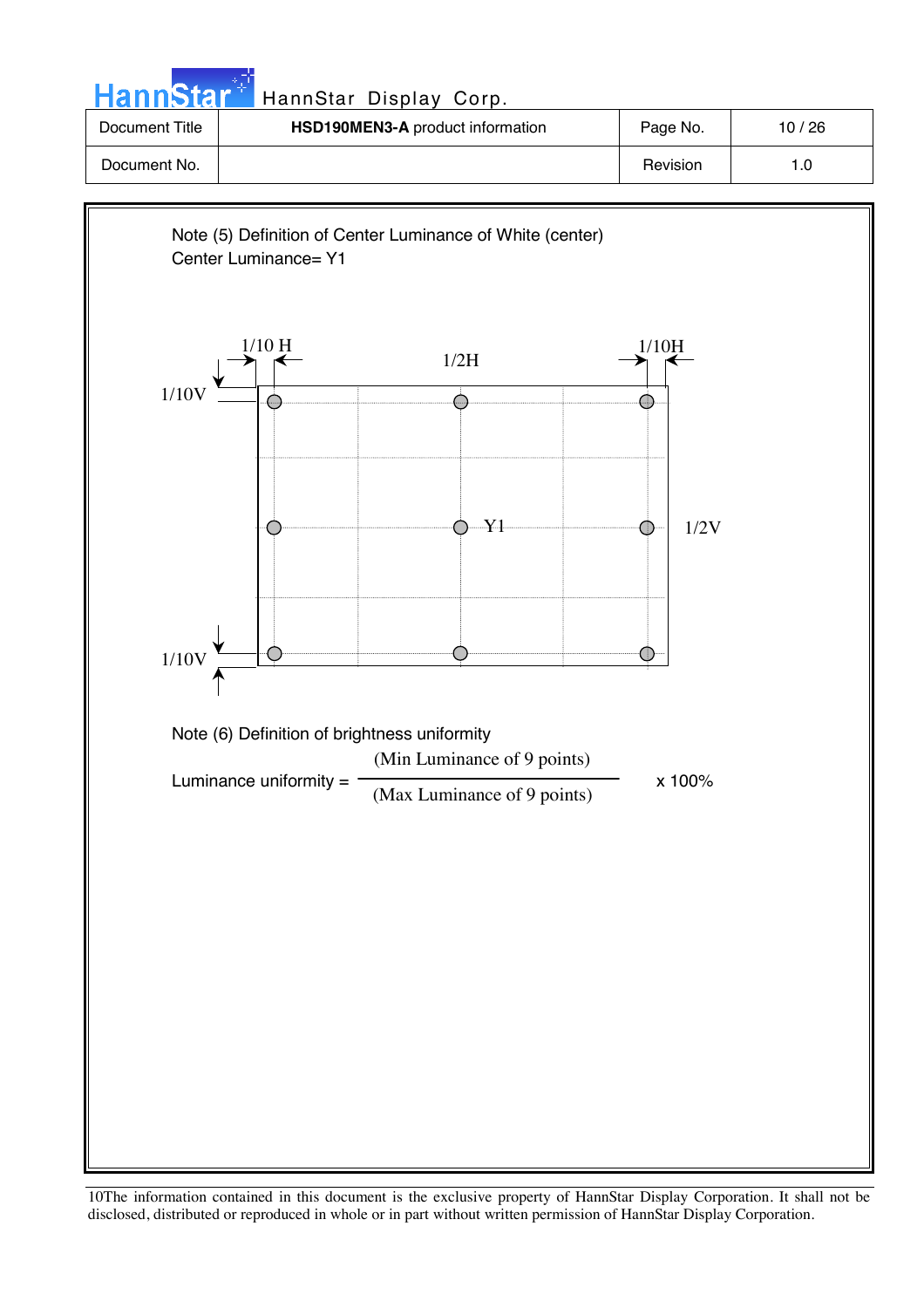|  |  | <b>HannStal</b> |  |
|--|--|-----------------|--|
|  |  |                 |  |
|  |  |                 |  |

### HannStar Display Corp.

| Document Title | <b>HSD190MEN3-A</b> product information | Page No. | 11 / 26 |
|----------------|-----------------------------------------|----------|---------|
| Document No.   |                                         | Revision | 1.0     |

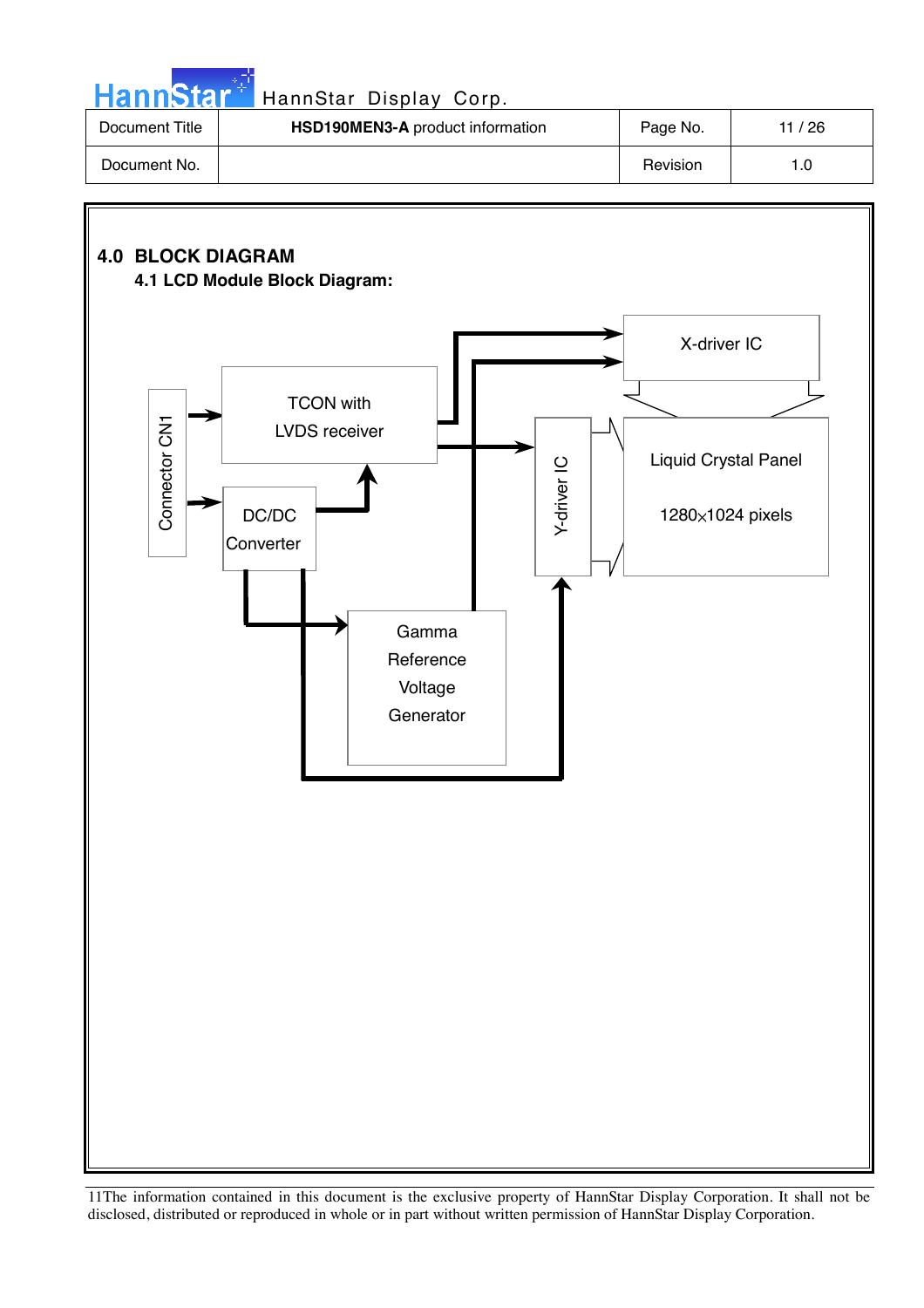| <b>HannStar</b> * | HannStar Display Corp.           |          |       |
|-------------------|----------------------------------|----------|-------|
| Document Title    | HSD190MEN3-A product information | Page No. | 12/26 |
| Document No.      |                                  | Revision | 1.0   |

والمستنبذ

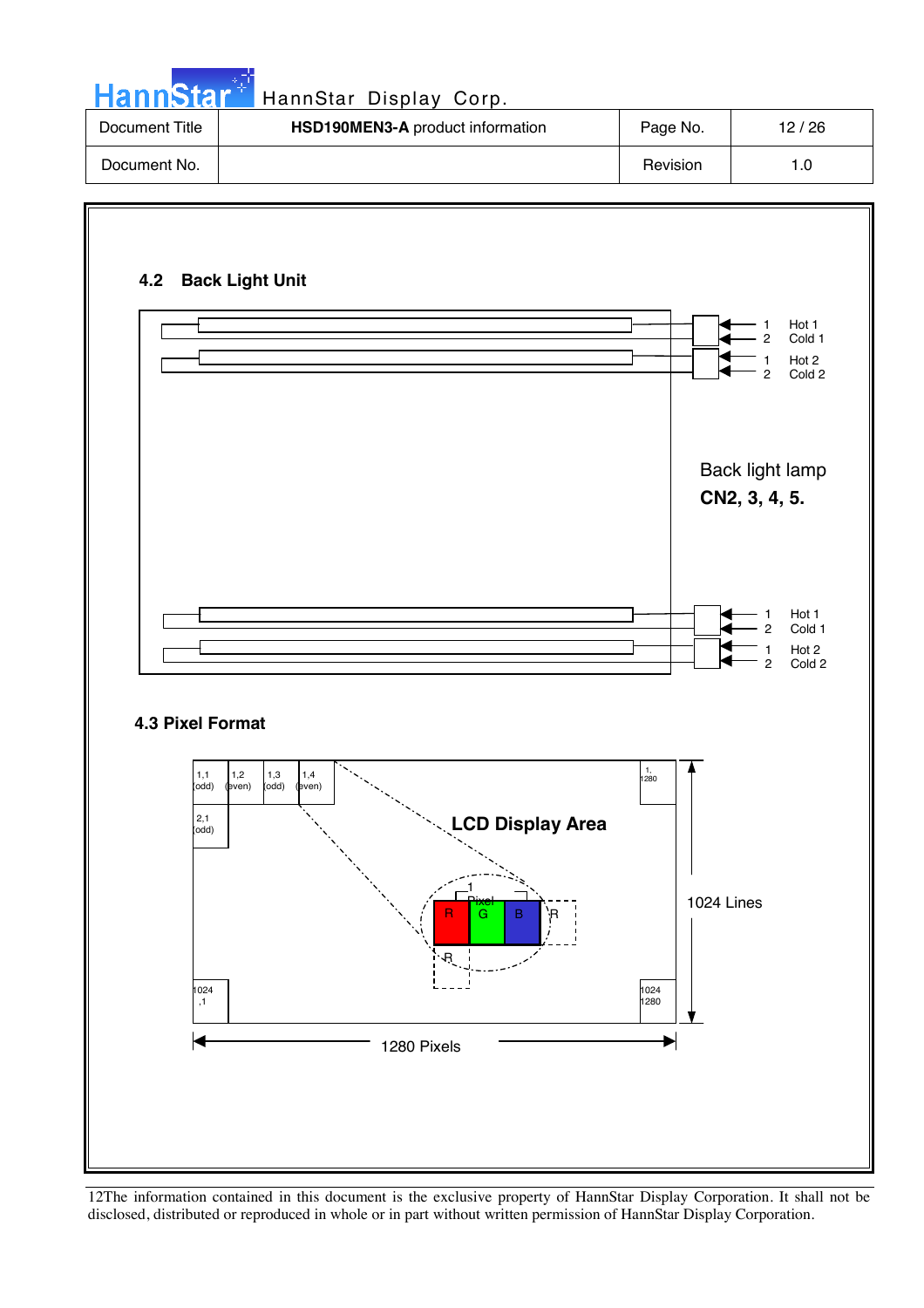|  |  | HannStar* |  |
|--|--|-----------|--|
|  |  |           |  |
|  |  |           |  |

### HannStar Display Corp.

| Document Title | HSD190MEN3-A product information | Page No. | 13/26 |
|----------------|----------------------------------|----------|-------|
| Document No.   |                                  | Revision | 1.U   |

|            |                   | <b>MSB</b> |     |     |                      |    |         |    |   | LSB MSB |              |              |                                                                         |   |              |     |     | LSB MSB |                |             |             |               |     |                 | <b>LSB</b>   | Gray scale               |
|------------|-------------------|------------|-----|-----|----------------------|----|---------|----|---|---------|--------------|--------------|-------------------------------------------------------------------------|---|--------------|-----|-----|---------|----------------|-------------|-------------|---------------|-----|-----------------|--------------|--------------------------|
|            | <b>Display</b>    |            |     |     |                      |    |         |    |   |         |              |              | R7 R6 R5 R4 R3 R2 R1 R0 G7 G6 G5 G4 G3 G2 G1 G0 B7 B6 B5 B4 B3 B2 B1 B0 |   |              |     |     |         |                |             |             |               |     |                 |              | Level                    |
|            | <b>Black</b>      |            |     |     |                      |    |         |    | L | L       |              |              |                                                                         |   |              |     |     |         |                |             |             |               |     |                 |              |                          |
|            | Blue              |            |     |     |                      |    |         |    |   |         |              |              |                                                                         |   |              |     |     |         |                |             |             |               |     | <b>HHHHHHH</b>  |              |                          |
|            | Green             |            |     |     |                      |    |         |    |   |         |              |              | <b>HHHHHHH</b>                                                          |   |              |     |     |         |                |             |             |               |     |                 |              | $\blacksquare$           |
| Basic      | Light Blue $ L L$ |            |     |     |                      |    |         |    |   |         |              |              |                                                                         |   |              |     |     |         |                |             |             |               |     |                 |              | $\blacksquare$           |
| color      | Red               |            | H H | H   | H                    | H. | H       | H  | H |         |              |              |                                                                         |   |              |     |     |         |                |             |             |               |     |                 |              | $\blacksquare$           |
|            | Purple            |            |     |     | <b>H H H H H H</b>   |    |         |    | H |         |              |              |                                                                         |   |              |     |     |         | <b>H H H H</b> |             |             |               |     | <b>HHHH</b>     |              |                          |
|            | Yellow            |            |     |     |                      |    |         |    |   |         |              |              |                                                                         |   |              |     |     |         |                |             |             |               |     |                 |              | $\overline{\phantom{a}}$ |
|            | White             |            |     |     | <b>H H H H H H H</b> |    |         |    |   |         |              |              | <b>HHHHHHHHHHHH</b>                                                     |   |              |     |     |         |                |             |             |               |     | $H$ H           | H            |                          |
|            | <b>Black</b>      |            |     |     |                      |    |         |    |   |         |              |              |                                                                         |   |              |     |     |         |                |             |             |               |     |                 |              | L <sub>0</sub>           |
|            |                   |            | L L |     |                      | L  |         | L. | H |         |              |              |                                                                         |   |              |     |     |         | L              | L           |             |               |     |                 |              | L1                       |
|            | Dark              |            |     |     | L L L L L H L        |    |         |    |   |         | LLLL         |              |                                                                         |   | LLLL         |     |     |         |                |             |             |               |     | L L L L L L L L |              | L2                       |
| Gray scale |                   |            |     |     |                      |    |         |    |   |         |              |              |                                                                         |   |              |     |     |         |                |             |             |               |     |                 |              | L3L251                   |
| of Red     |                   |            |     |     |                      |    |         |    |   |         |              |              | L L L                                                                   |   | L L L        |     | - L |         | L L            | L L         |             | - L           |     | <b>LLL</b>      |              | L252                     |
|            | Light             |            |     |     | <b>H H H H H L H</b> |    |         |    |   |         |              | $\mathbf{L}$ |                                                                         |   | L L          |     |     | L L     |                |             | L L         |               |     |                 |              | L <sub>253</sub>         |
|            |                   |            |     |     | <b>HHHHHH</b>        |    |         |    |   |         |              |              |                                                                         |   |              |     |     |         |                |             |             |               |     |                 | $\mathbf{L}$ | L254                     |
|            | Red               |            |     |     | <b>HHHHHHH</b>       |    |         |    |   |         |              |              |                                                                         |   |              |     |     |         |                |             |             |               |     |                 |              | <b>Red L255</b>          |
|            | <b>Black</b>      |            |     |     |                      |    |         |    |   |         |              |              |                                                                         |   |              |     |     |         |                |             |             |               |     |                 |              | L0                       |
|            |                   |            |     |     |                      | L  |         |    |   |         |              |              |                                                                         |   | $\mathbf{L}$ | L H |     |         |                |             |             |               |     |                 | $\mathsf{L}$ | L1                       |
|            | Dark              |            |     | L L | L                    | L  | L       |    | L |         |              |              |                                                                         | L |              | LHL |     |         |                |             |             |               |     |                 |              | L2                       |
| Gray scale |                   |            |     |     |                      |    |         |    |   |         |              |              |                                                                         |   |              |     |     |         |                |             |             |               |     |                 |              | L3L251                   |
| of Green   |                   |            | LLL |     |                      |    |         |    |   |         |              |              | L L L L L H H H H H H L L L L                                           |   |              |     |     |         |                | -L          | L           |               |     | L L             |              | L252                     |
|            | Light             |            |     | L L | L.                   |    | L L L L |    |   |         |              |              | H H H H H H L H L L                                                     |   |              |     |     |         |                | $\mathsf L$ | $\mathsf L$ | $\mathsf L$   | -L  | L L             |              | L253                     |
|            |                   |            | L   | - L |                      | L  |         |    | L |         |              |              | <b>HHHHHH</b>                                                           |   |              |     | L   |         | L              | L           |             | L             |     |                 |              | L254                     |
|            | Green             |            |     |     |                      |    |         |    |   |         |              |              | <b>H H H H H H H</b>                                                    |   |              |     |     |         |                |             |             |               |     |                 |              | Green L255               |
|            | <b>Black</b>      |            |     |     |                      |    |         |    |   |         |              |              |                                                                         |   |              |     |     |         |                |             |             |               |     |                 |              | L <sub>0</sub>           |
|            |                   |            |     |     |                      |    |         |    |   |         |              |              |                                                                         |   |              |     |     |         |                |             |             |               |     |                 | H            | L1                       |
|            | Dark              |            |     |     |                      |    |         |    |   |         |              |              |                                                                         |   |              |     |     |         |                |             |             |               |     | $H$ L           |              | L2                       |
| Gray scale |                   |            |     |     |                      |    |         |    |   |         |              |              | ÷                                                                       |   |              |     |     |         |                |             |             | ÷             |     |                 |              | $L3 \cdots L251$         |
| of Blue    |                   |            | LL  |     |                      | L  |         |    | L | L.      | $\mathbf{I}$ |              |                                                                         |   | LLL          |     | - L |         |                |             |             |               |     | H H H H H L L   |              | L252                     |
|            | Light             |            |     |     |                      |    |         |    |   |         |              |              |                                                                         |   |              |     |     |         | <b>H H H H</b> |             |             | н             |     |                 | H            | L253                     |
|            |                   |            | L   |     |                      |    |         |    |   |         |              |              |                                                                         |   |              |     |     |         |                |             |             | <b>HHHHHH</b> |     |                 |              | L254                     |
|            | Blue              |            |     |     |                      |    |         |    |   |         |              |              |                                                                         |   |              |     |     |         |                |             |             |               |     |                 |              |                          |
|            | <b>Black</b>      |            |     |     | L L L L L L L L      |    |         |    |   |         |              |              |                                                                         |   |              |     |     |         |                |             |             |               |     |                 |              | L <sub>0</sub>           |
|            |                   |            |     |     |                      |    |         |    |   |         |              |              | L L L L L L L H L L L L L L L H L L                                     |   |              |     |     |         |                | L L L       |             |               | - L | L H             |              | L1                       |
|            | Dark              |            |     |     | LLLLLLHL             |    |         |    |   |         |              |              | LLLLLLHL                                                                |   |              |     |     |         |                |             |             |               |     | L L L L L L H L |              | L2                       |
| Gray scale | ↑                 |            |     |     |                      |    |         |    |   |         |              |              |                                                                         |   |              |     |     |         |                |             |             |               |     |                 |              | L3L251                   |
| of White & |                   |            |     |     |                      |    |         |    |   |         |              |              |                                                                         |   |              |     |     |         |                |             |             |               |     |                 |              | L252                     |
| Black      | Light             |            |     |     |                      |    |         |    |   |         |              |              |                                                                         |   |              |     |     |         |                |             |             |               |     |                 |              | L253                     |
|            |                   |            |     |     |                      |    |         |    |   |         |              |              |                                                                         |   |              |     |     |         |                |             |             |               |     |                 |              | L254                     |
|            |                   |            |     |     |                      |    |         |    |   |         |              |              |                                                                         |   |              |     |     |         |                |             |             |               |     |                 |              |                          |
|            | White             |            |     |     |                      |    |         |    |   |         |              |              |                                                                         |   |              |     |     |         |                |             |             |               |     |                 |              |                          |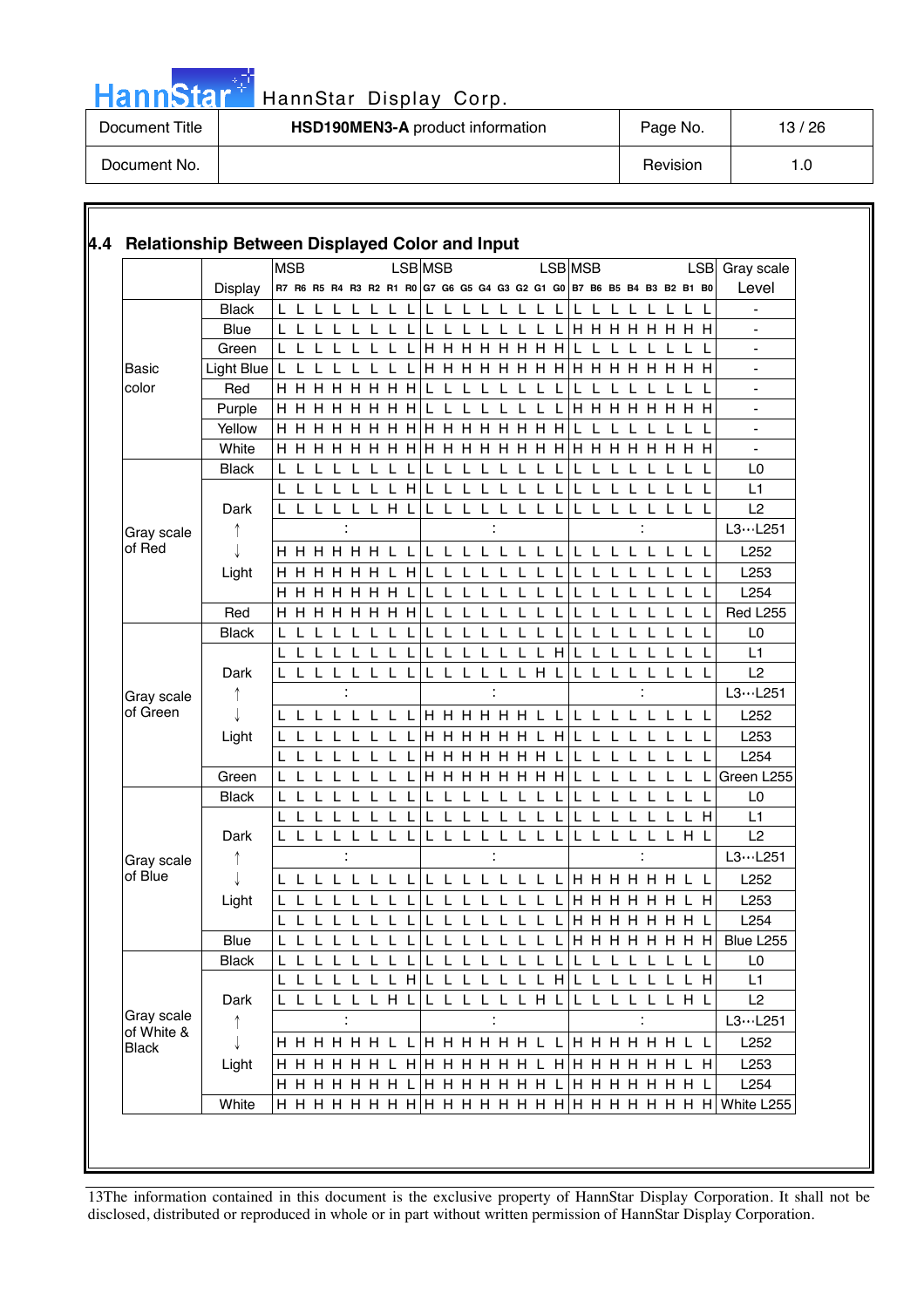

| Document Title | <b>HSD190MEN3-A</b> product information | Page No. | 14 / 26 |
|----------------|-----------------------------------------|----------|---------|
| Document No.   |                                         | Revision |         |

| Pin No.                 | Signal                 | Description                |  |
|-------------------------|------------------------|----------------------------|--|
| 1                       | RinO0-                 | Receiver Signal (-)        |  |
| $\overline{c}$          | RinO0+                 | Receiver Signal (+)        |  |
| 3                       | RinO1-                 | Receiver Signal (-)        |  |
| $\overline{\mathbf{4}}$ | $RinO1+$               | Receiver Signal (+)        |  |
| $\overline{5}$          | RinO <sub>2</sub> -    | Receiver Signal (-)        |  |
| $\overline{6}$          | $RinO2+$               | Receiver Signal (+)        |  |
| $\overline{7}$          | <b>VSS</b>             | Ground                     |  |
| 8                       | RinOC-                 | Clock Signal (-)           |  |
| $\overline{9}$          | RinOC+                 | Clock Signal (+)           |  |
| 10                      | RinO <sub>3</sub> -    | Receiver Signal (-)        |  |
| 11                      | $RinO3+$               | Receiver Signal (+)        |  |
| 12                      | RinE0-                 | Receiver Signal (-)        |  |
| 13                      | RinE0+                 | Receiver Signal (+)        |  |
| 14                      | <b>VSS</b>             | Ground                     |  |
| 15                      | RinE1-                 | Receiver Signal (-)        |  |
| 16                      | $RinE1+$               | Receiver Signal (+)        |  |
| 17                      | <b>VSS</b>             | Ground                     |  |
| 18                      | RinE2-                 | Receiver Signal (-)        |  |
| 19                      | $RinE2+$               | Receiver Signal (+)        |  |
| 20                      | RinEC-                 | Clock Signal (-)           |  |
| 21                      | $RinEC+$               | Clock Signal (+)           |  |
| 22                      | RinE3-                 | Receiver Signal (-)        |  |
| 23                      | $RinE3+$               | Receiver Signal (+)        |  |
| 24                      | <b>VSS</b>             | Ground                     |  |
| 25                      | <b>VSS</b>             | Ground                     |  |
| 26                      | $\overline{\text{NC}}$ | $\overline{\text{NC}}$     |  |
| 27                      | <b>VSS</b>             | Ground                     |  |
| 28                      | VDD+5V                 | Power Supply, 5V (Typical) |  |
| 29                      | VDD+5V                 | Power Supply, 5V (Typical) |  |
| 30                      | VDD+5V                 | Power Supply, 5V (Typical) |  |

### **5.2 Back Light Unit (CCFL) Connectors:**

**CN2, 3, 4, 5:** CCFL Power Source **(Yeonho 35001H5-02 or equivalent)**

| Pin No. | Symbol | Color | Function                         |
|---------|--------|-------|----------------------------------|
|         | Hot1   | Pink  | CCFL power supply (High voltage) |
|         | Cold1  | White | Ground                           |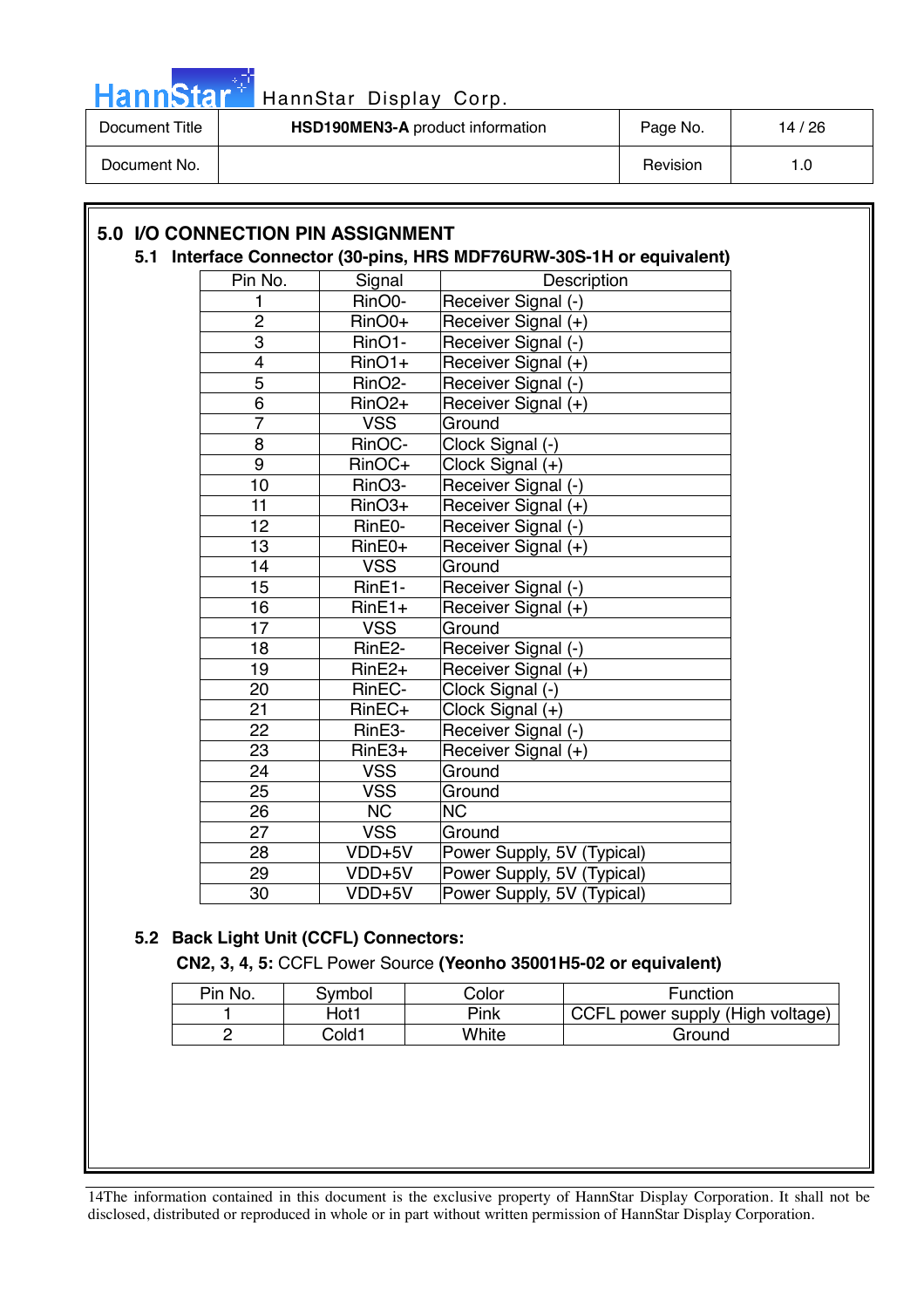

# HannStar<sup>th</sup> HannStar Display Corp.

| Document Title | <b>HSD190MEN3-A</b> product information | Page No. | 15/26 |
|----------------|-----------------------------------------|----------|-------|
| Document No.   |                                         | Revision |       |

### **6.0 ELECTRICAL CHARACTERISTICS**

### **6.1 TFT LCD Module:**

| Item                       |         | Symbol                     | Min. | Typ. | Max. | Unit       | <b>Note</b> |
|----------------------------|---------|----------------------------|------|------|------|------------|-------------|
| Voltage of power supply    |         | $\mathsf{V}_{\mathsf{DD}}$ | 4.5  | 5.0  | 5.5  | ٧          |             |
| Current of power<br>supply | White   | $I_{DD0}$                  | 405  | 480  | 555  | mA         | (1)         |
|                            | V-Color | I <sub>DD1</sub>           | 500  | 600  | 700  | mA         | (1)         |
|                            | Mosaic  | I <sub>DD2</sub>           | 810  | 1010 | 1210 | mA         | (1)         |
| Vsync frequency            |         | $f_V$                      | 56   | 60   | 76   | <b>Hz</b>  | (2)         |
| Hsync frequency            |         | $f_H$                      | 64   | 64   | 80   | <b>KHz</b> |             |
| Frequency                  |         | $\sf{f}_{\sf DCK}$         | 50   | 54   | 67.5 | <b>MHz</b> |             |
| Input rush current         |         | <b>I</b> RUSH              | --   | --   | 3.0  | A          | (3)         |

### Note (1)

(a)White:



### (b).V-Color :

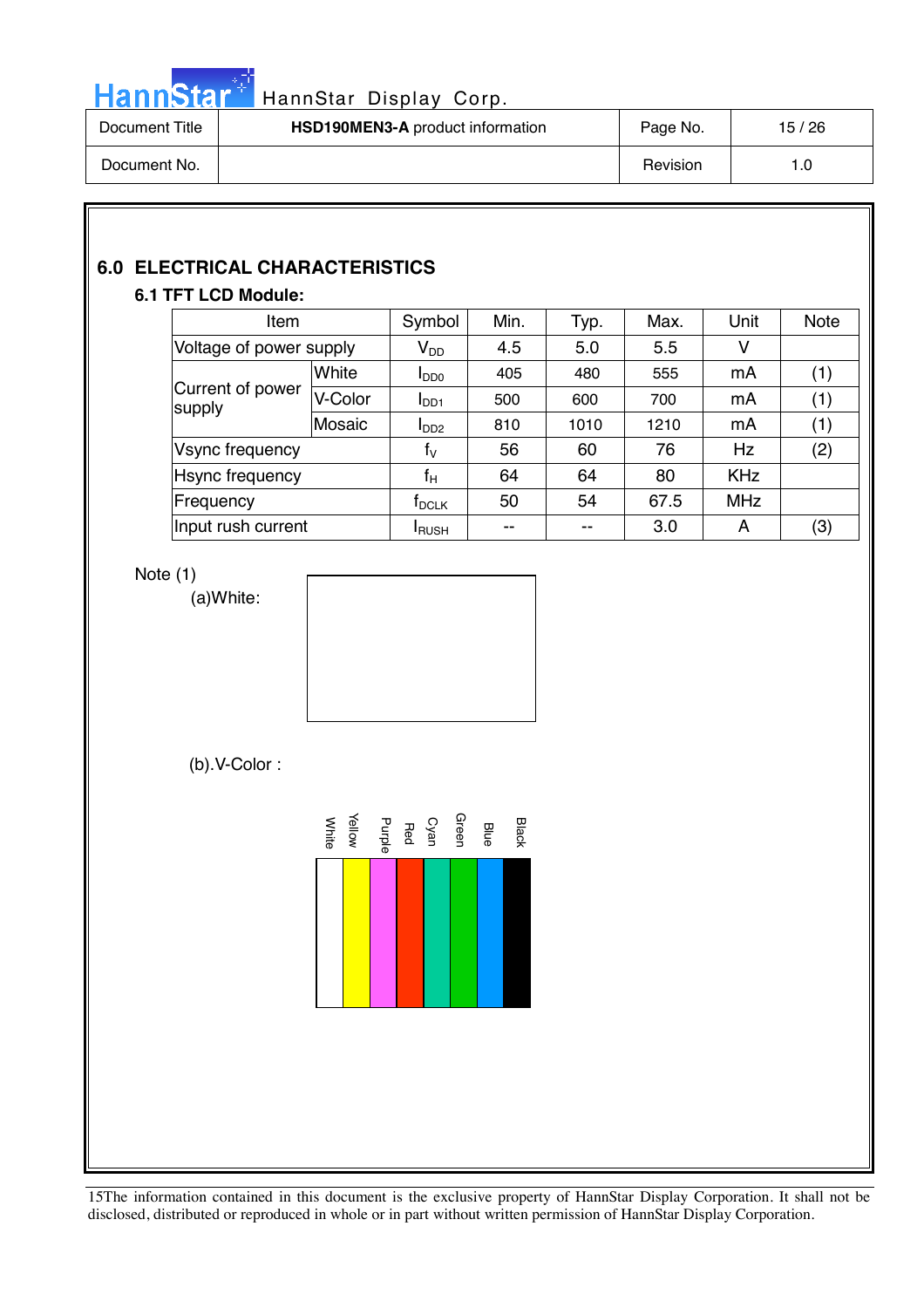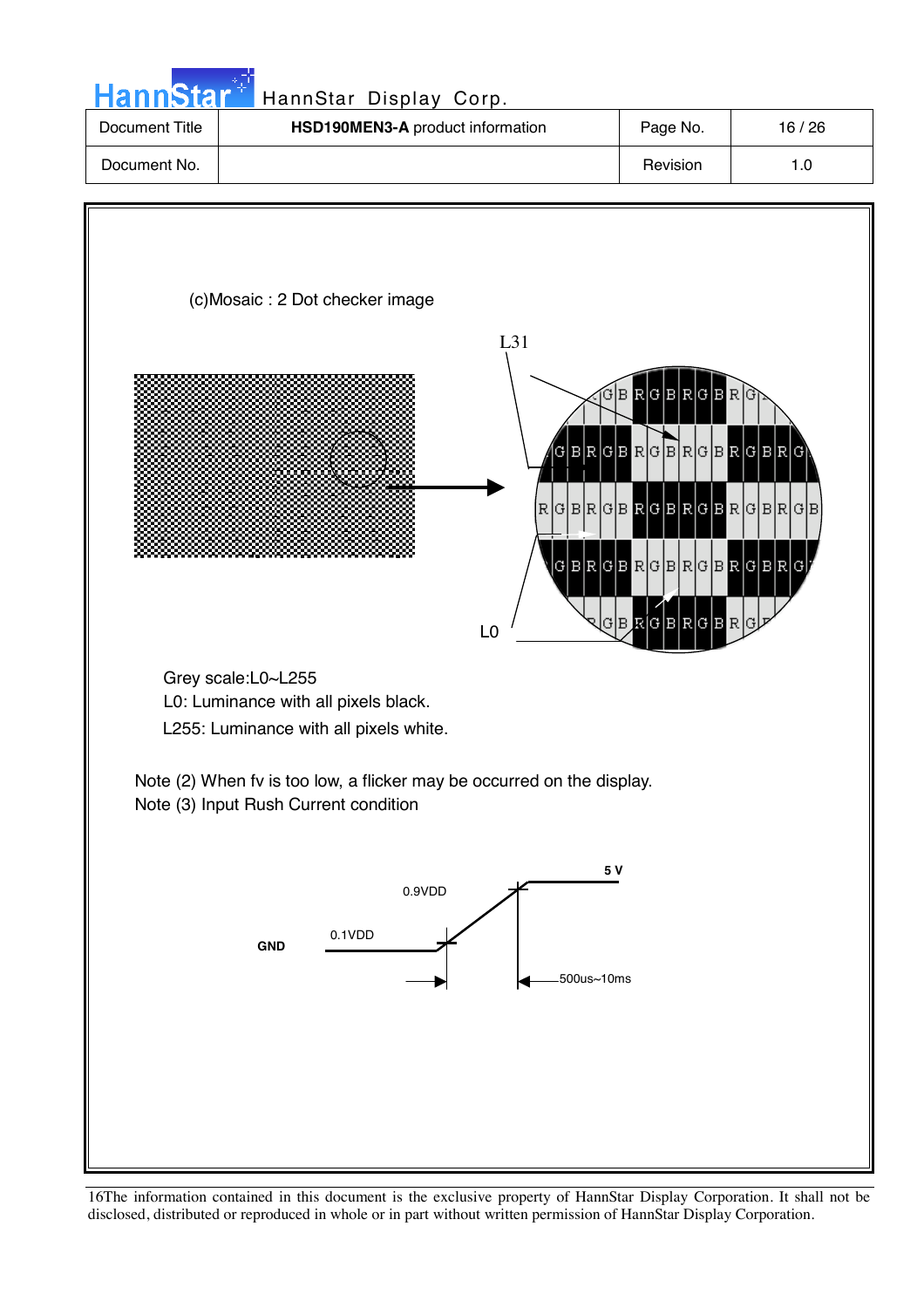HannStar<sup>®</sup>

### HannStar Display Corp.

| Document Title | <b>HSD190MEN3-A</b> product information | Page No. | 17/26 |
|----------------|-----------------------------------------|----------|-------|
| Document No.   |                                         | Revision |       |

### **6.2 Back-Light Unit**

The back-light system is an edge-lighting type with 4 CCFL(Cold Cathode Fluorescent Lamp). The characteristics of the lamp are shown in the following tables.

| Item                      | Symbol | Min.   | Typ.  | Max.   | Unit       | <b>Note</b>       |
|---------------------------|--------|--------|-------|--------|------------|-------------------|
| Lamp current              | IL     | 3.0    | 7.5   | 8.0    | mA(rms)    | (1)               |
| Lamp voltage              | VL     | 594    | 660   | 726    | V(rms)     | $I_L = 7.5mA$     |
| Frequency                 | fL     | 40     | 50    | 80     | <b>KHz</b> | (2)               |
| <b>Operating Lifetime</b> | Hr     | 50,000 | $-$   | --     | Hour       | 6.5mA(3)          |
|                           | Hr     | 40,000 | $- -$ | 50,000 | Hour       | 7.5mA(3)          |
| Startup voltage           |        | 1400   |       |        |            | at $25^{\circ}$ C |
|                           | Vs     | 1650   | --    | --     | V(rms)     | at $0^{\circ}$ C  |



### Note (1)

Lamp current is measured with current meter for high frequency as shown below. Specified values are for a single lamp. To exceed 7.5 mA, life time accelerate drop down and if to exceed 9.0 mA has safety problem. If current lower than 3.5 mA, CCFL would be unstable or damaged.

### Note (2)

Lamp frequency may produce interference with horizontal synchronous frequency and this may cause ripple noise on the display. Therefore lamp frequency shall be kept away from the horizontal synchronous frequency and its harmonics as far as possible in order to avoid interference.

### Note (3)

Lamp life time (Hr) can be defined as the time in which it continues to operate under the condition : Ta=25 $\pm$ 3°C, Typical IL value indicated in the above table and fL=48 kHz until the brightness becomes less than 50%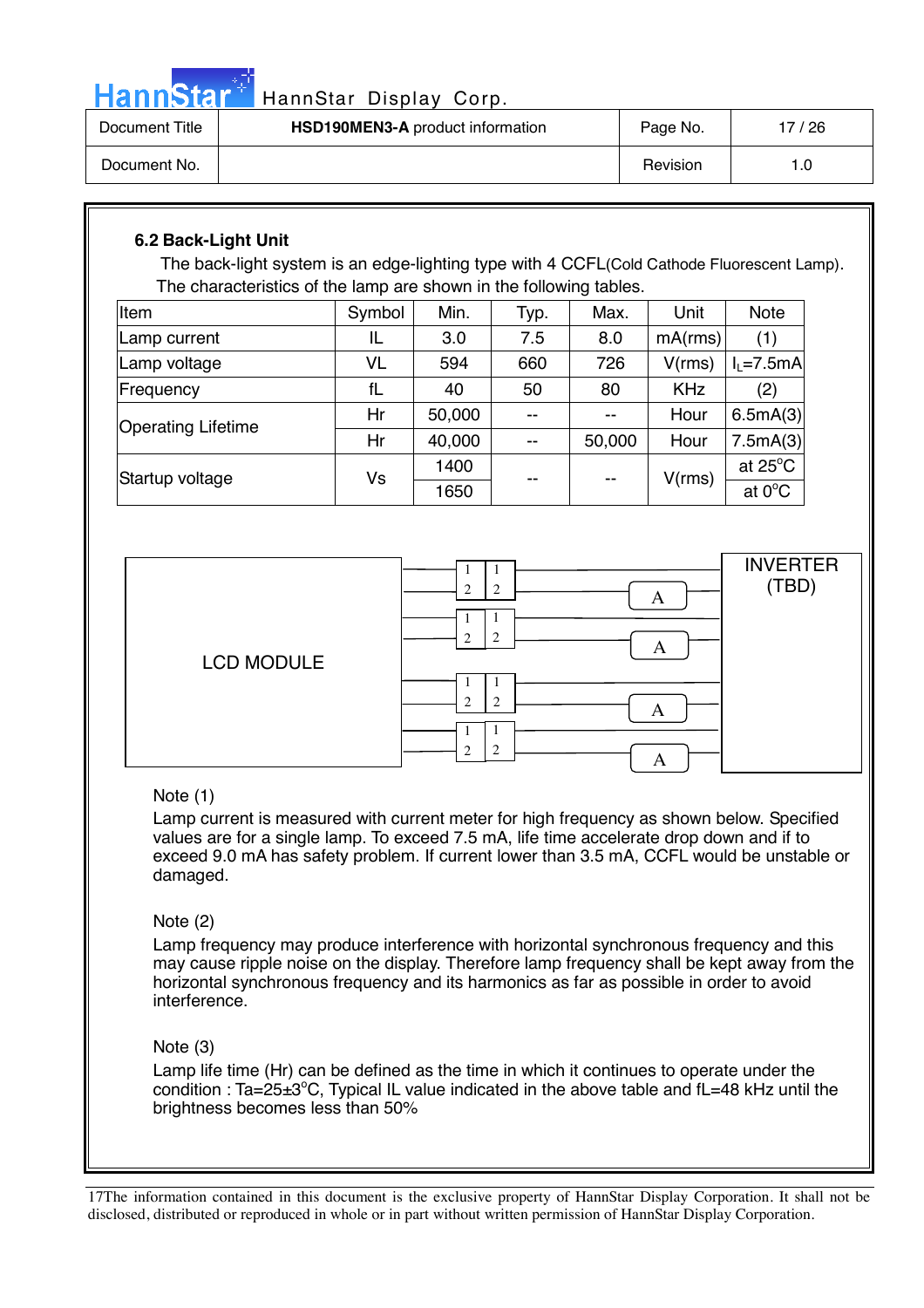

### HannStar<sup>4</sup> HannStar Display Corp.

| Document Title | <b>HSD190MEN3-A</b> product information | Page No. | 18/26 |
|----------------|-----------------------------------------|----------|-------|
| Document No.   |                                         | Revision |       |

### Note (4)

CCFL inverter should be able to provide a voltage over specified value (Vs) in the above table. Lamp units need at least Vs value shown above to ignition.

### Note (5)

The voltage over specified value (Vs) should be applied to the lamp more than 1 second after startup. Otherwise, the lamp may not be turned on. The used lamp current is the lamp typical current.

### Note (6)

The output voltage waveform and current waveform of the inverter must be symmetrical (Unsymmetrical ratio is less than 10%). Please do not use the inverter which has unsymmetrical voltage and current waveform, and spike waveform. The inverter design which can provide the best optical performance, power efficiency, and lamp life should under the following conditions.

- a. The asymmetry rate of the inverter waveform should be less than 10%.
- b. The distortion tae of the waveform should be within  $\sqrt{2}$ ±10%.
- c. The inverter output waveform should be better similar to the ideal sine wave.



Asymmetry rate =  $\text{II}_{p}\text{-I}_{p}$  /  $\text{I}_{rms} \times 100\%$ Distortion rate =  $I_p$  (or  $I_p$ ) / Irms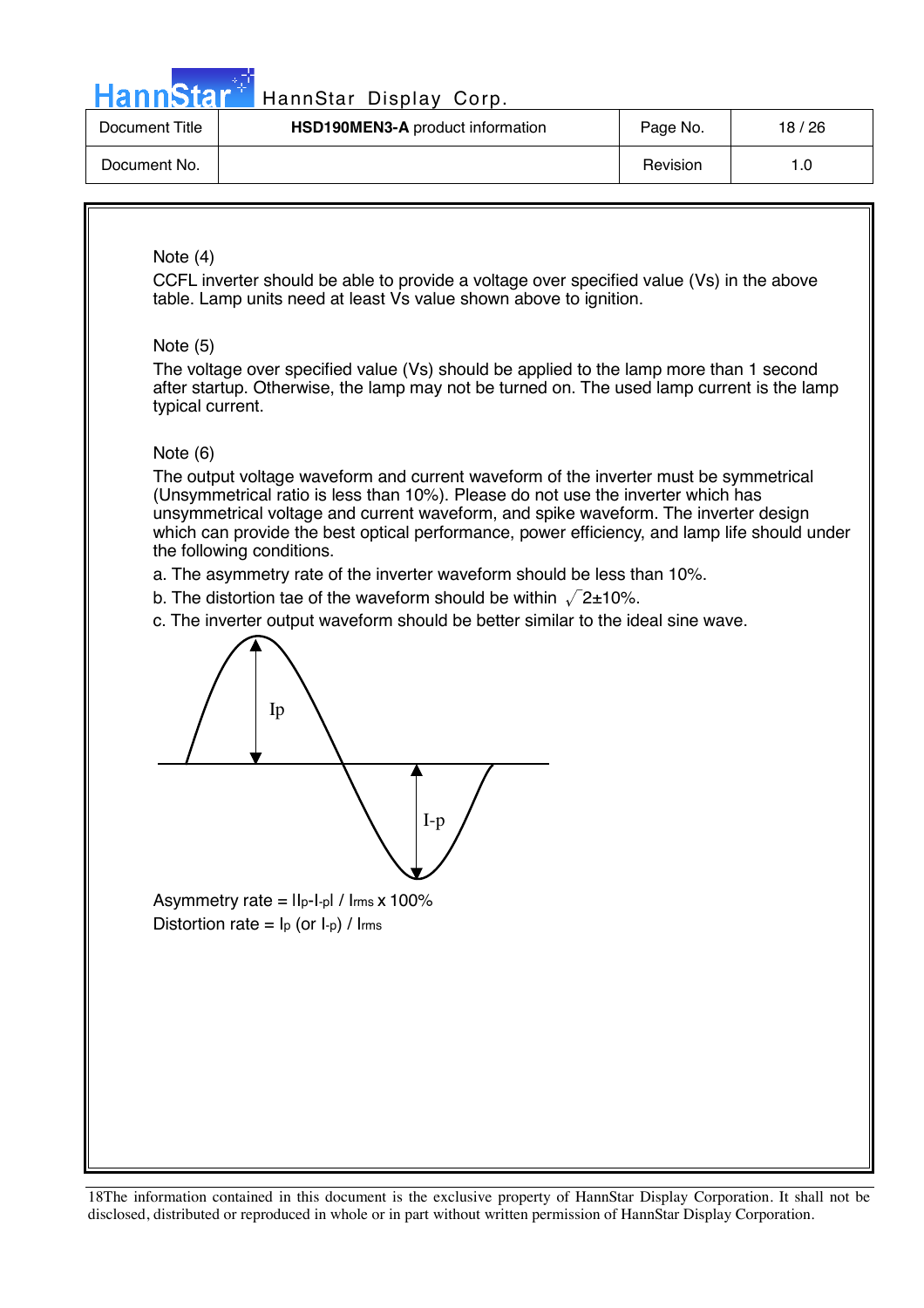

# HannStar<sup>t HannStar Display Corp.</sup>

| Document Title | HSD190MEN3-A product information | Page No. | 19 / 26 |
|----------------|----------------------------------|----------|---------|
| Document No.   |                                  | Revision | 1.0     |

| Item                                                                                               | Symbol              | Min.                                                                        | Typ.                                                                                               | Max. | Unit          |
|----------------------------------------------------------------------------------------------------|---------------------|-----------------------------------------------------------------------------|----------------------------------------------------------------------------------------------------|------|---------------|
| Frame Rate                                                                                         | 44                  | 56                                                                          | 60                                                                                                 | 76   | Hz            |
| <b>Frame Period</b>                                                                                | t1                  | 1028                                                                        | 1066                                                                                               | 1150 | line          |
| Vertical Display Time                                                                              | t2                  | 1024                                                                        | 1024                                                                                               | 1024 | line          |
| Vertical Blanking Time                                                                             | t3                  | $\overline{4}$                                                              | 42                                                                                                 | 126  | line          |
| 1 Line Scanning Time                                                                               | t4                  | 780                                                                         | 844                                                                                                | 875  | clock         |
| Horizontal Display Time                                                                            | t5                  | 640                                                                         | 640                                                                                                | 640  | clock         |
| Horizontal Blanking Time                                                                           | t6                  | 140                                                                         | 204                                                                                                | 235  | clock         |
| Clock Rate                                                                                         | t7                  | 50                                                                          | 54                                                                                                 | 67.5 | <b>MHz</b>    |
|                                                                                                    | t1<br>t2            |                                                                             |                                                                                                    | t3   |               |
|                                                                                                    |                     |                                                                             |                                                                                                    |      |               |
| <b>NCLK</b>                                                                                        |                     |                                                                             |                                                                                                    |      |               |
| t4                                                                                                 |                     |                                                                             |                                                                                                    |      |               |
|                                                                                                    |                     |                                                                             |                                                                                                    |      |               |
| R, G, B[0.7]<br>$\bigvee$ x,1 $\bigvee$ x,2 $\bigvee$ x,3 $\bigvee$ x,4                            | $\Join$ x.y $\Join$ |                                                                             | $\boxtimes$ $\boxtimes$ $\boxtimes$ $\boxtimes$ $\boxtimes$ $\boxtimes$ $\boxtimes$                |      | M x,1 M x,2 M |
|                                                                                                    |                     |                                                                             |                                                                                                    |      |               |
| <b>NCLK</b>                                                                                        |                     |                                                                             |                                                                                                    | 16   |               |
|                                                                                                    |                     |                                                                             |                                                                                                    |      |               |
|                                                                                                    |                     |                                                                             |                                                                                                    |      |               |
| R,G,B[0:7] [<br>$\frac{9}{10}$<br>$\frac{5}{6}$<br>$\frac{3}{4}$<br>$\frac{7}{8}$<br>$\frac{1}{2}$ | $\frac{11}{12}$     | $\begin{array}{c c c} 1269 & 1271 & 1273 \\ 1270 & 1272 & 1274 \end{array}$ | $\begin{array}{ c c c c }\n\hline\n1275 & 1277 \\ 1276 & 1278\n\end{array}$<br>$\frac{1279}{1280}$ |      | $\frac{5}{6}$ |
|                                                                                                    |                     |                                                                             |                                                                                                    |      |               |
|                                                                                                    |                     |                                                                             |                                                                                                    |      |               |
|                                                                                                    |                     |                                                                             |                                                                                                    |      |               |
|                                                                                                    |                     |                                                                             |                                                                                                    |      |               |
|                                                                                                    |                     |                                                                             |                                                                                                    |      |               |
|                                                                                                    |                     |                                                                             |                                                                                                    |      |               |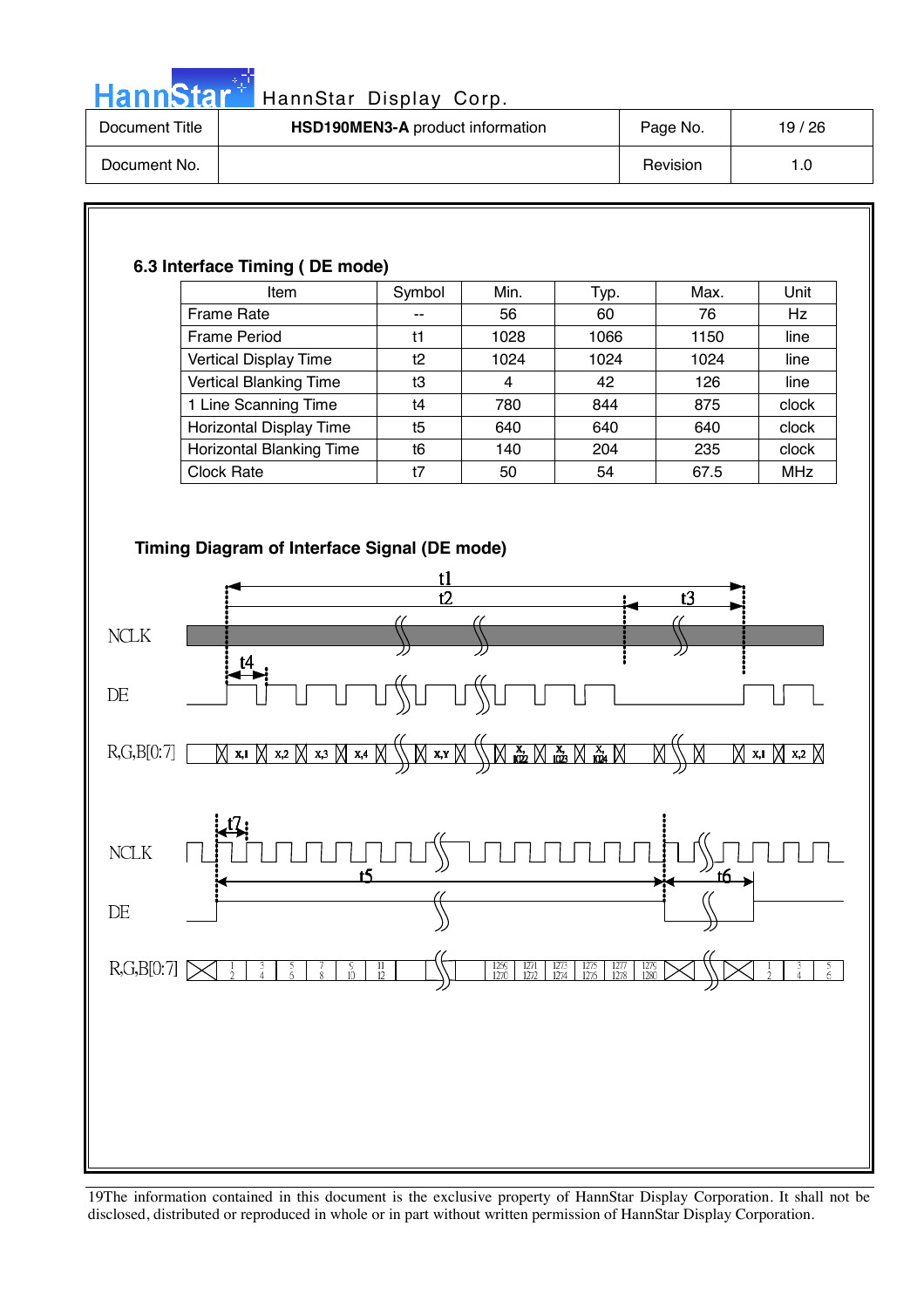| HannStar T     | HannStar Display Corp.                  |          |       |
|----------------|-----------------------------------------|----------|-------|
| Document Title | <b>HSD190MEN3-A</b> product information | Page No. | 20/26 |
| Document No.   |                                         | Revision | 1.0   |

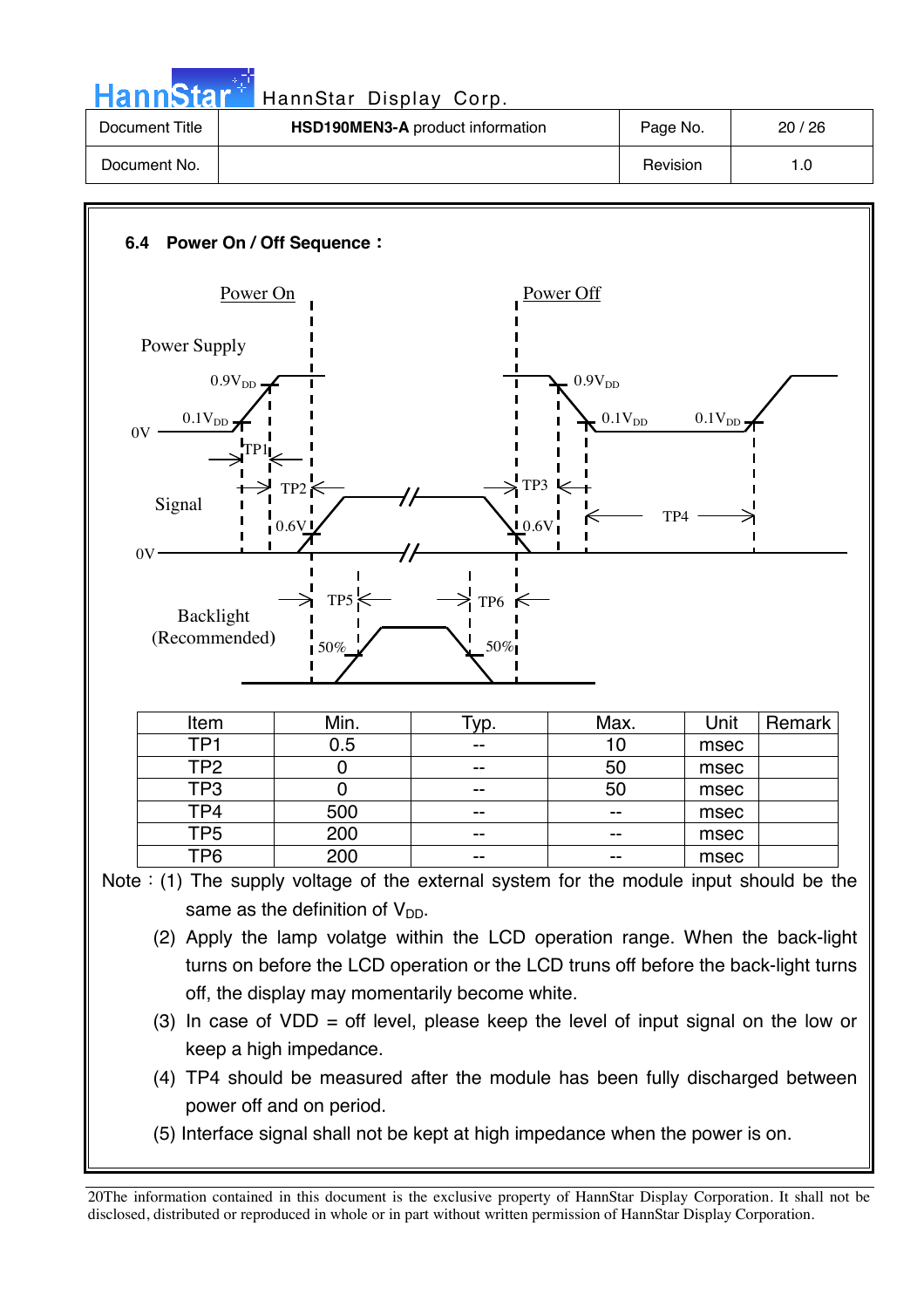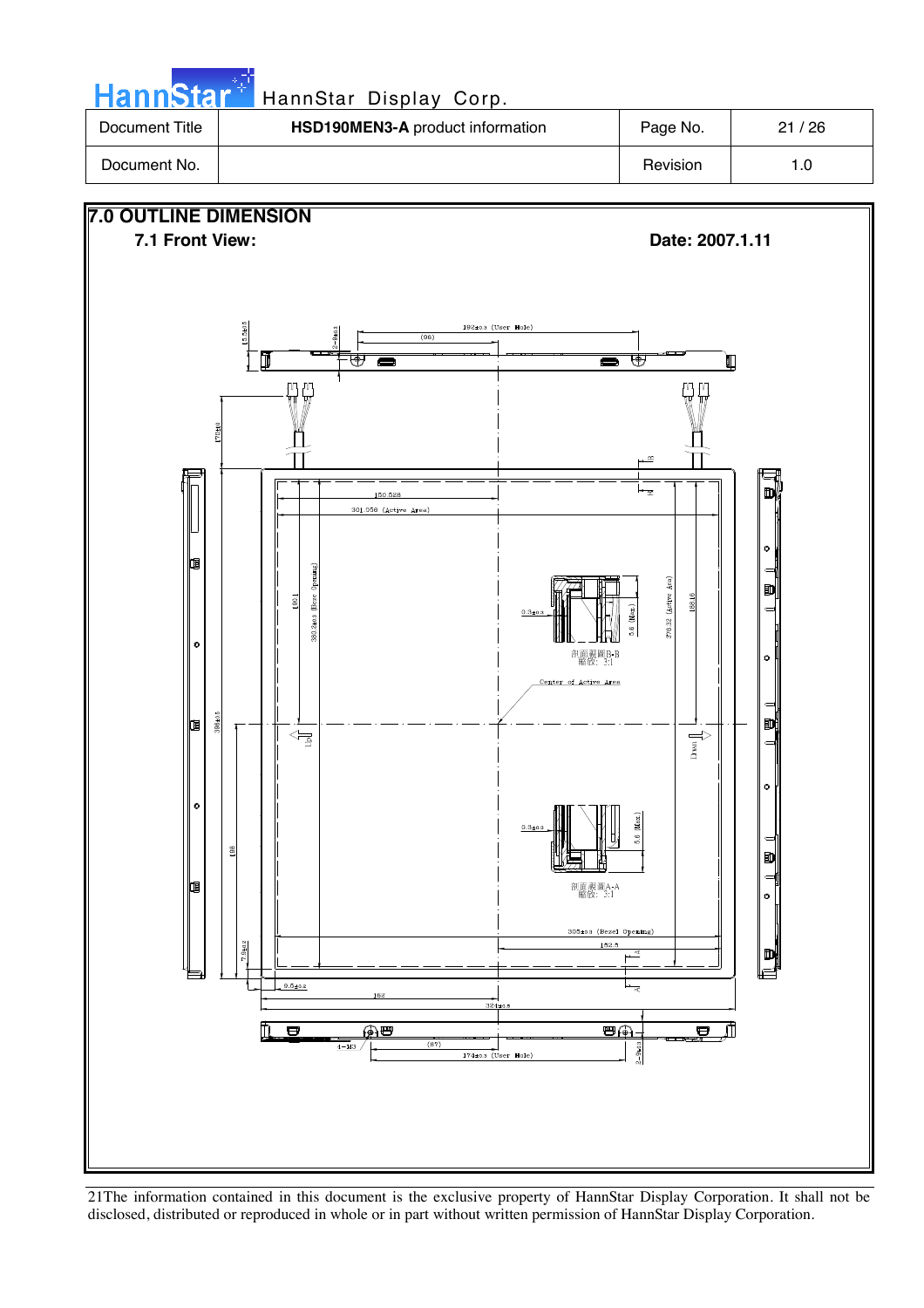| <b>HannStar</b> * | HannStar Display Corp.           |          |       |
|-------------------|----------------------------------|----------|-------|
| Document Title    | HSD190MEN3-A product information | Page No. | 22/26 |
| Document No.      |                                  | Revision | 1.0   |

والمراد



22The information contained in this document is the exclusive property of HannStar Display Corporation. It shall not be disclosed, distributed or reproduced in whole or in part without written permission of HannStar Display Corporation.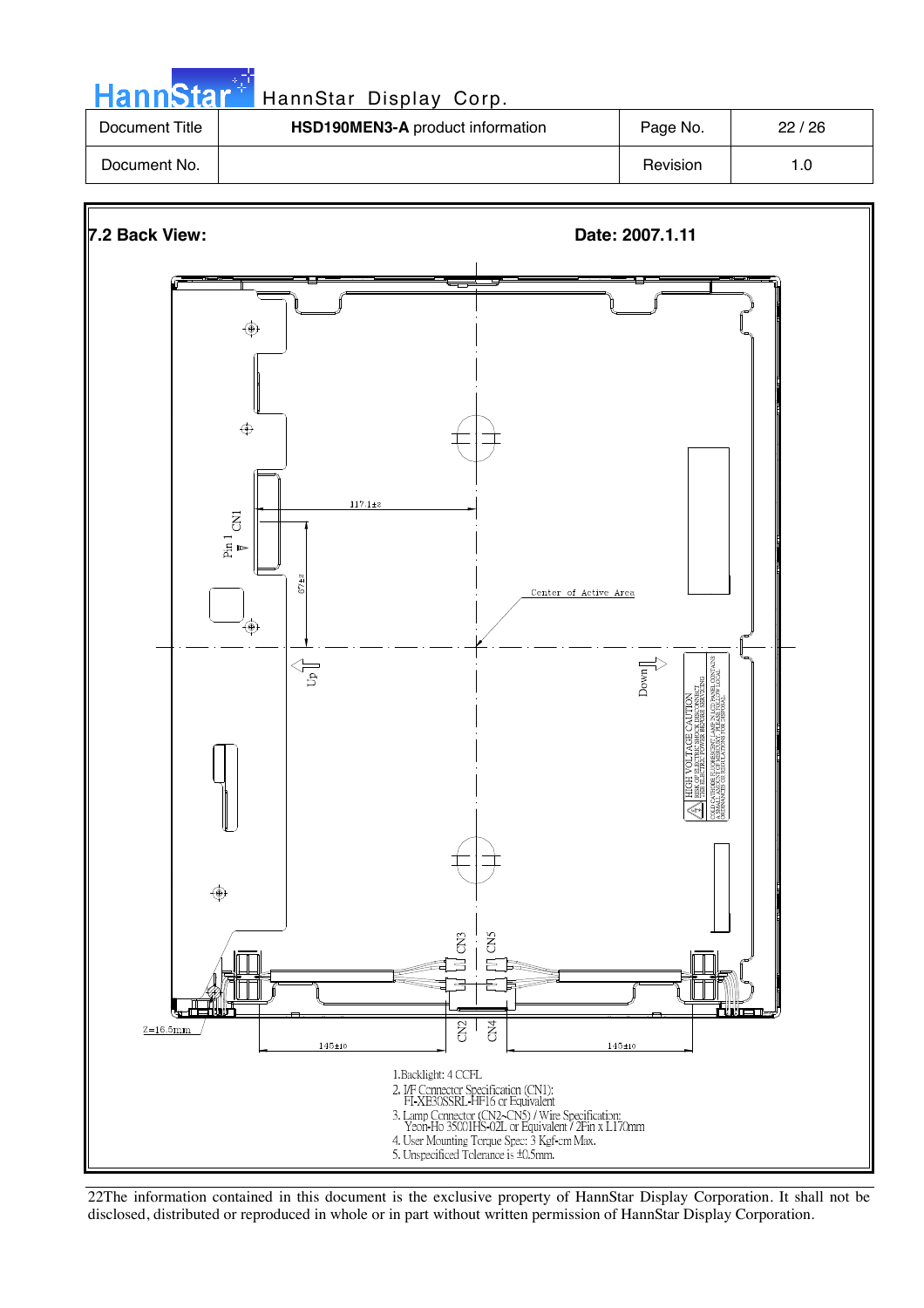

# HannStar<sup>#</sup> HannStar Display Corp.

| Document Title | <b>HSD190MEN3-A</b> product information | Page No. | 23/26 |
|----------------|-----------------------------------------|----------|-------|
| Document No.   |                                         | Revision |       |

### **8.0 LOT MARK**

### **8.1 Lot Mark**



code 1,2,3,4,5,6: HannStar internal fow control code.

code 7: production location.

code 8: production year.

code 9: production month.

code 10,11,12,13,14,15: serial number.

### Note (1) Production Year

| Year | 1999 | 2000 | 2001 | 2002 | 2003 | 2004 | 2005 | 2006 | 2007 | 2008 |
|------|------|------|------|------|------|------|------|------|------|------|
| Mark |      |      |      |      |      |      |      |      |      |      |

### Note (2) Production Month

| Month | Jan. | Feb. | Mar. | Apr. | May. | Jun. Jul. | ∣ Aug. I | Sep.   Oct | Nov. | Dec. |
|-------|------|------|------|------|------|-----------|----------|------------|------|------|
| Mark  |      |      |      |      |      |           |          |            |      |      |

### **8.2 Location of Lot Mark**

(1) The label is attached to the backside of the LCD module.

(2) This is subject to change without prior notice.

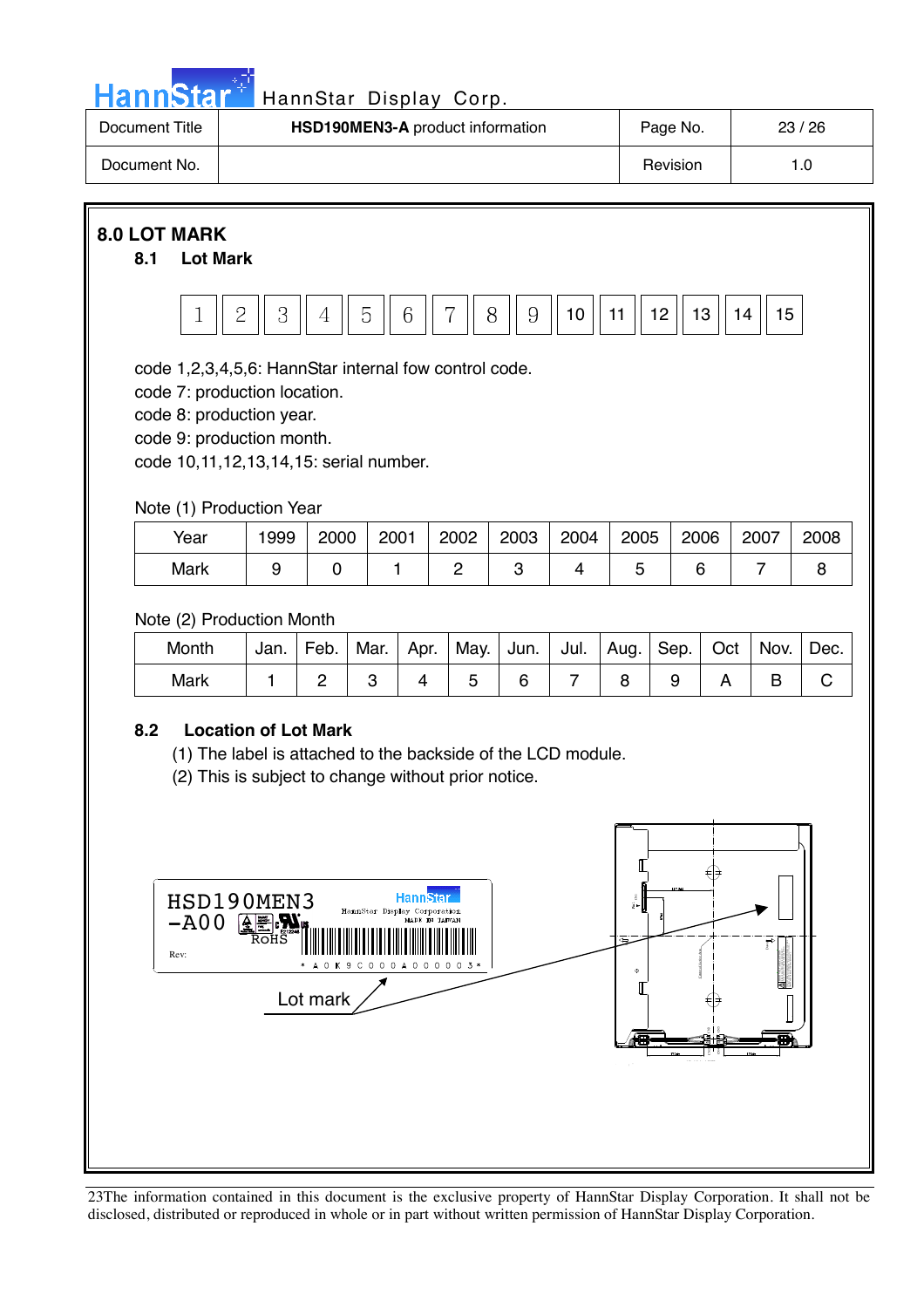

# HannStar<sup>t HannStar Display Corp.</sup>

| Document Title | HSD190MEN3-A product information | Page No. | 24/26 |
|----------------|----------------------------------|----------|-------|
| Document No.   |                                  | Revision |       |

### **9.0 PACKAGE SPECIFICATION**

### **9.1 Packing form**

- (1) package quantity in one carton: 8 pieces.
- (2) carton size:  $544\pm 3$  mm $\times 302\pm 3$  mm $\times 446$ <sup>H</sup> $\pm 3$  mm.
- (3) for domestic transportation only.

### **9.2 Packing assembly drawings**

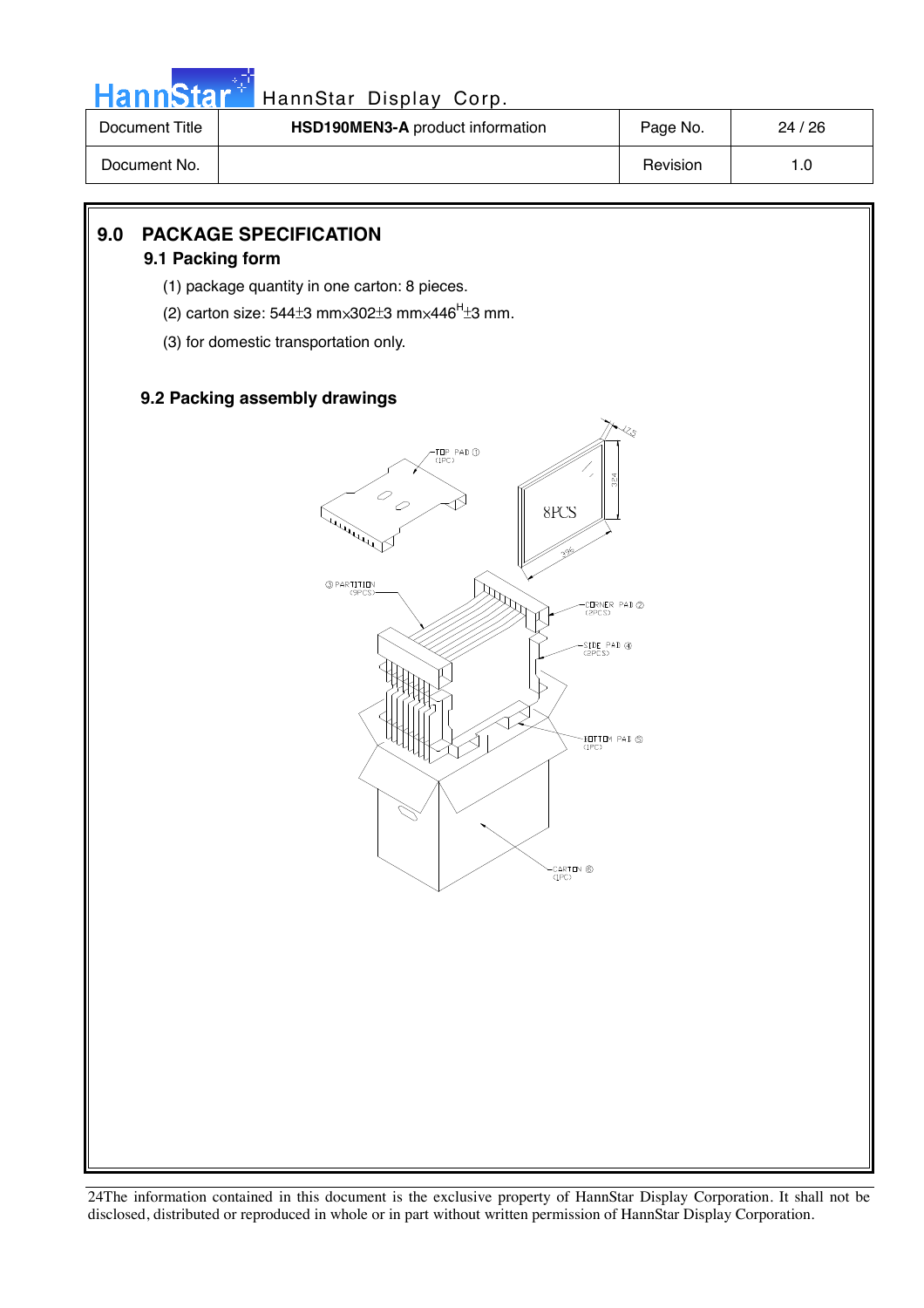

### HannStar<sup>1</sup> HannStar Display Corp.

| Document Title | <b>HSD190MEN3-A</b> product information | Page No. | 25/26 |
|----------------|-----------------------------------------|----------|-------|
| Document No.   |                                         | Revision |       |

### **10.0 GENERAL PRECAUTION**

### **10.1 Use Restriction**

This product is not authorized for use in life supporting systems, aircraft navigation control systems, military systems and any other application where performance failure could be life-threatening or otherwise catastrophic.

### **10.2 Disassembling or Modification**

Do not disassemble or modify the module. It may damage sensitive parts inside LCD module, and may cause scratches or dust on the display. HannStar does not warrant the module, if customers disassemble or modify the module.

### **10.3 Breakage of LCD Panel**

- 10.3.1 If LCD panel is broken and liquid crystal spills out, do not ingest or inhale liquid crystal, and do not contact liquid crystal with skin.
- 10.3.2 If liquid crystal contacts mouth or eyes, rinse out with water immediately.
- 10.3.3 If liquid crystal contacts skin or cloths, wash it off immediately with alcohol and rinse thoroughly with water.
- 10.3.4 Handle carefully with chips of glass that may cause injury, when the glass is broken.

### **10.4 Electric Shock**

- 10.4.1 Disconnect power supply before handling LCD module.
- 10.4.2 Do not pull or fold the CCFL cable.
- 10.4.3 Do not touch the parts inside LCD modules and the fluorescent lamp's connector or cables in order to prevent electric shock.

### **10.5 Absolute Maximum Ratings and Power Protection Circuit**

- 10.5.1 Do not exceed the absolute maximum rating values, such as the supply voltage variation, input voltage variation, variation in parts' parameters, environmental temperature, etc., otherwise LCD module may be damaged.
- 10.5.2 Please do not leave LCD module in the environment of high humidity and high temperature for a long time.
- 10.5.3 It's recommended employing protection circuit for power supply.